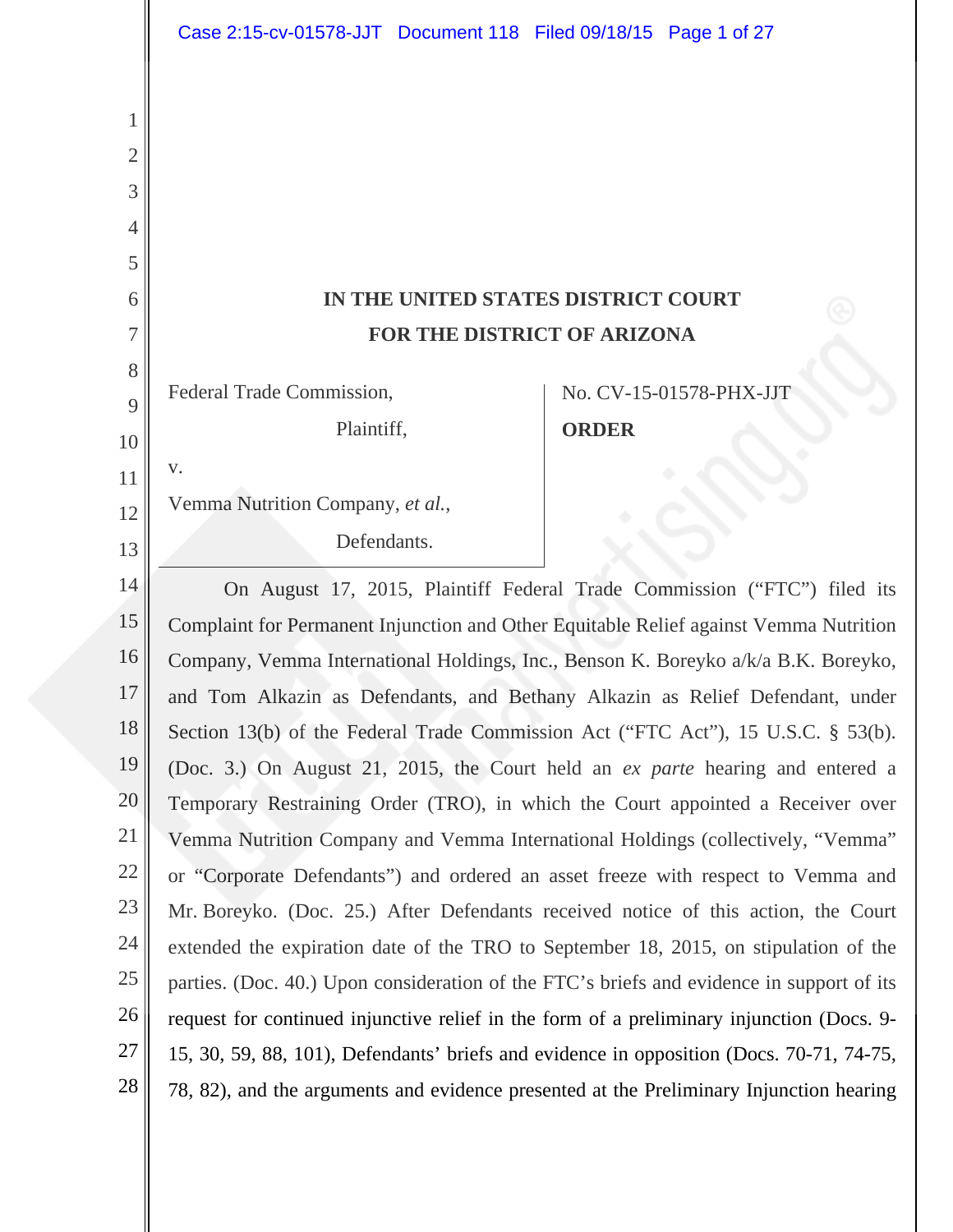held on September 15, 2015, (*see* Docs. 102, 100), the Court will grant in part the FTC's request for a preliminary injunction against Defendants.

3

1

2

### **I. ENTITLEMENT TO PRELIMINARY INJUNCTIVE RELIEF**

4 5 6 7 8 9 10 11 12 13 14 15 Section 13(b) of the FTC Act allows the Court to grant the FTC a preliminary injunction upon a showing that, considering the FTC's ultimate likelihood of success on the merits and weighing the equities, a preliminary injunction is in the public interest. 15 U.S.C. § 53(b). The FTC "need not show irreparable harm to obtain a preliminary injunction." *FTC v. Affordable Media, LLC*, 179 F.3d 1228, 1233 (9th Cir. 1999); *FTC v. Warner Commc'ns, Inc*., 742 F.2d 1156, 1159 (9th Cir. 1984). The Court already concluded that the FTC showed that it was likely to succeed on the merits and the balance of equities tipped in its favor in granting the TRO, although the Court's evaluation at that time was done without the opposition of Defendants. The Court now examines whether the FTC has still met its burden to show that it is likely to succeed on the merits of its claims against Defendants and the balance of equities tips in its favor, in light of the arguments and evidence presented by Defendants.

16

17

# **A. Likelihood of Success on the Merits**

### **1. Operation of an Illegal Pyramid Scheme**

18 19 20 21 22 23 24 25 The FTC first claims that Defendants violate the FTC Act's prohibition on "unfair or deceptive acts or practices in or affecting commerce" by operating a pyramid scheme. *See* 15 U.S.C. § 45(a); *FTC v. BurnLounge, Inc.*, 753 F.3d 878, 880 (9th Cir. 2014). A pyramid scheme, like a simple chain letter, ensures that most of its participants will lose money and is thus, by its very design, unfair and deceptive under the FTC Act. *See Webster v. Omnitrition Int'l, Inc.*, 79 F.3d 776, 781 (9th Cir. 1996); *In re Koscot Interplanetary, Inc.*, 86 F.T.C. 1106, 1178, 1181 (1975), *aff'd mem. sub nom, Turner v. FTC*, 580 F.2d 701 (D.C. Cir. 1978) ("*Koscot*").

26

### **a. Factual Findings**

27 28 Defendant Vemma is a multilevel marketing company, founded and run by Defendant Mr. Boreyko, that sells nutrition and energy drinks through a network of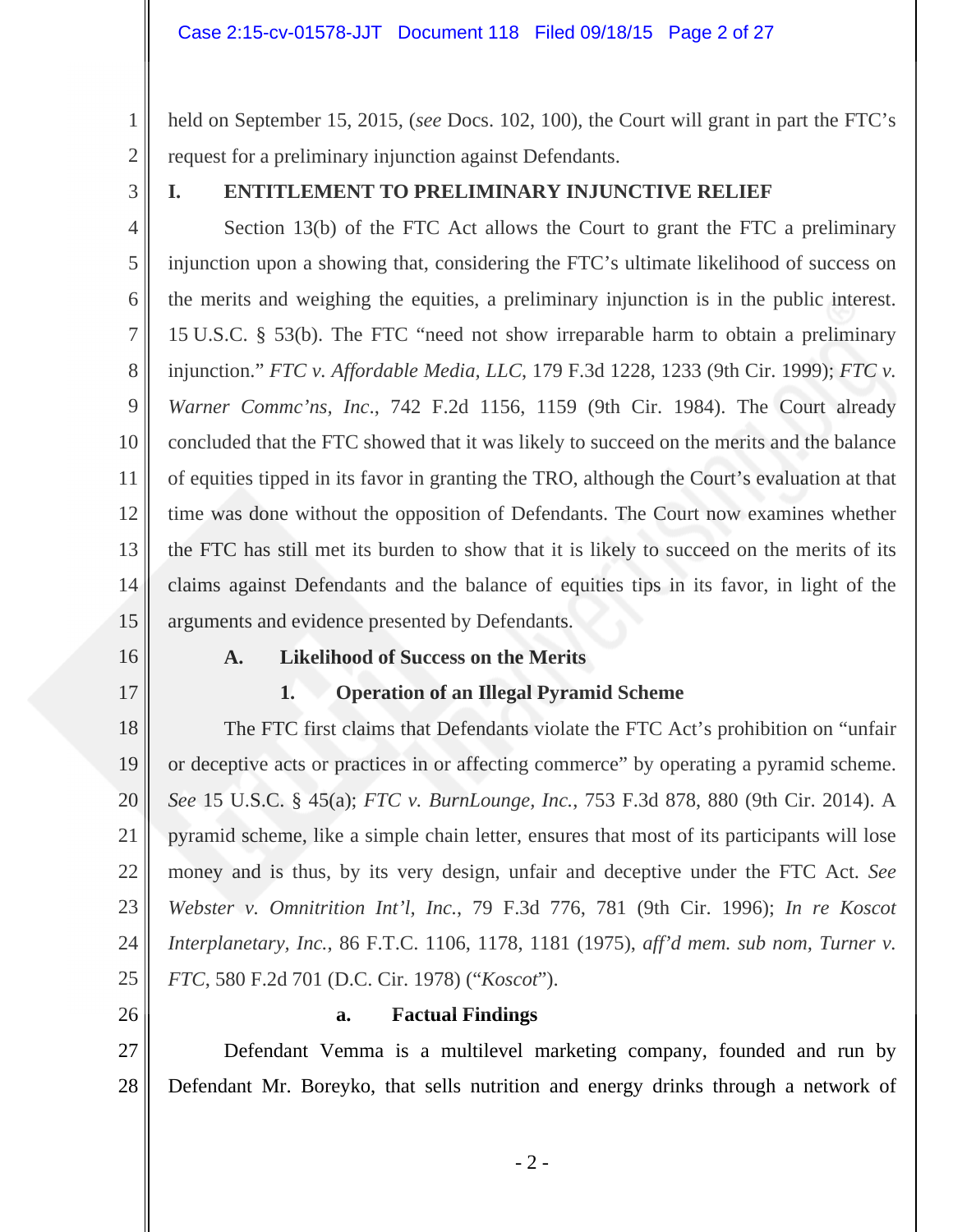members it calls Affiliates. Affiliates are those participants who seek to avail themselves of the business opportunity of promoting Vemma and/or selling Vemma products and thereby earn bonuses, as opposed to customers, who are solely or primarily interested in purchasing Vemma products for their own consumption. While no purchase, payment or fee is required to become an Affiliate under Vemma's policies and the Affiliate Agreement, in practice, Vemma strongly encourages any person wanting to become an Affiliate to (1) purchase an Affiliate Pack—currently costing \$600 and containing Vemma products, audio and video recordings, printed materials and branded items upon which eligibility for certain bonuses is contingent, and (2) sign up for \$150 monthly auto-delivery of two cases of product to maintain eligibility for bonuses.

11 12 13 14 15 16 17 18 19 20 21 22 There are multiple Affiliate levels, and an Affiliate's rank and bonus eligibility depends on the number of "personal volume" (PV or QV) points the Affiliate earns in a specified period. Defendant Tom Alkazin is one of Vemma's top Affiliates and actively promotes Vemma's business opportunities. Vemma refers to all Affiliates introduced directly or indirectly to Vemma under a certain Affiliate as a "sales organization," and an Affiliate qualifies his/her sales organization for bonus compensation by (1) remaining "active," and (2) for the sales organizations of lower level Affiliates, acquiring 120 PV points per period—the points requirement for the sales organizations of higher level Affiliates is higher. To remain "active" for bonus compensation purposes, an Affiliate must recruit or have previously enrolled two Affiliates who are also active in the specified period. PV points are acquired through the purchase of product by an Affiliate or any of the Affiliate's personally-enrolled Affiliates or customers.

23 24

25

26

27

28

1

2

3

4

5

6

7

8

9

10

As Mr. Boreyko explained in a 2014 presentation on becoming an Affiliate:

[A]fter you're done with our affiliate pack, you need to get on an autodelivery order. Do the two—what I would do is I would get four of those variety packs, two cases, 120 points. That is like your trump card. That makes sure you're qualified. And here's the thing, yes, you can qualify with customers, but you know what, sometimes customers don't order and they don't tell you they don't order, and all of a sudden you're like, hey, I didn't get—I wasn't qualified.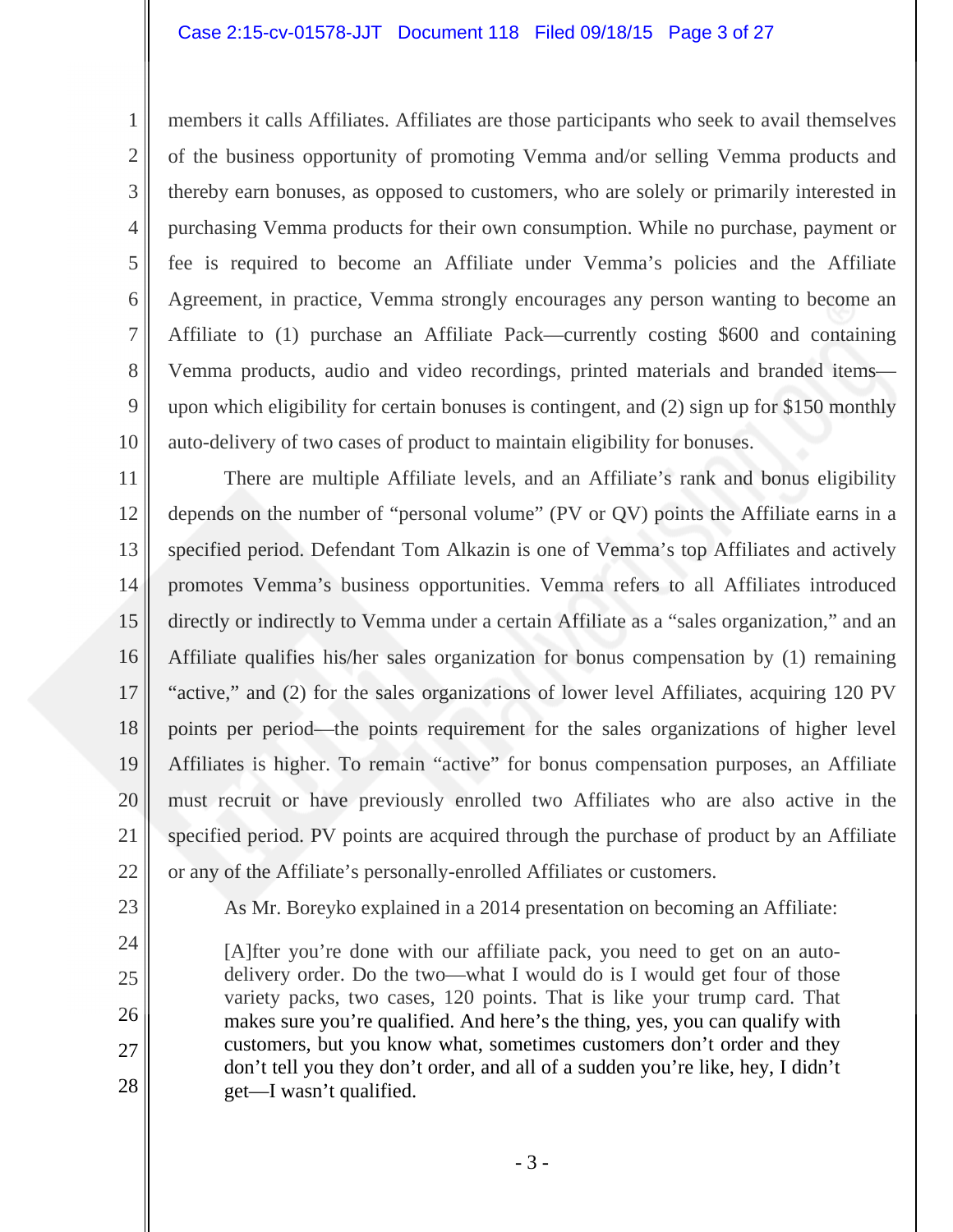Likewise, the "Two & Go" program, which Mr. Alkazin helped create and which went into effect in June 2015, teaches new Affiliates to purchase an Affiliate Pack, get on monthly auto-delivery to ensure eligibility for bonuses, recruit two new Affiliates the first week, teach those Affiliates to do the same, and so on.

5 6 7 8 9 10 11 12 13 14 15 16 17 18 19 20 21 A representative of the Receiver testified at the Preliminary Injunction hearing that Vemma's own accounting records show that, in 2013, approximately 86% of its U.S. product sales were to participants classified as Affiliates, and 14% of U.S. sales were to participants classified as customers; in 2014, approximately 71% of U.S. product sales were to Affiliates and 29% were to customers.<sup>1</sup> Much of Vemma's contention that it is not a pyramid scheme is based on its proposal to reclassify many of its Affiliates, as currently shown in its own records, to customers, which would have the effect of decreasing the amount of sales to Affiliates and increasing the amount of sales to customers. However, Defendants' proposed reclassification of Affiliates to customers as urged by Defendants' expert, Dr. Carr—is not based in fact. Defendants have offered no evidence to support a finding that a Vemma participant who intended to be just a customer accidentally identified himself or herself as an Affiliate, or had any motivation to do so. In addition, as the FTC points out, the reclassification proposed by Defendants would serve to misrepresent how many failed Affiliates there likely are. Indeed, the present data shows that, between January 2013 and August 2015, more than 73% of Affiliates who received commissions did not earn enough to recoup their investment in Vemma's programs.

22 23

1

2

3

4

24 25 26 Vemma has a policy of contacting 15 of its over 90,000 Affiliates every month to ask if at least 70% of their purchases were for consumption or retail. In practice, the Receiver found that Vemma is five months behind in completing these audits and has never disciplined or suspended an Affiliate for failing to certify that 70% of purchases were for consumption or retail.

27

<sup>28</sup>  <sup>1</sup> At the September 15, 2015, Preliminary Injunction hearing, the Receiver's representative testified that Vemma's information technology group revised the sales figures after the Receiver filed his report, and so he pro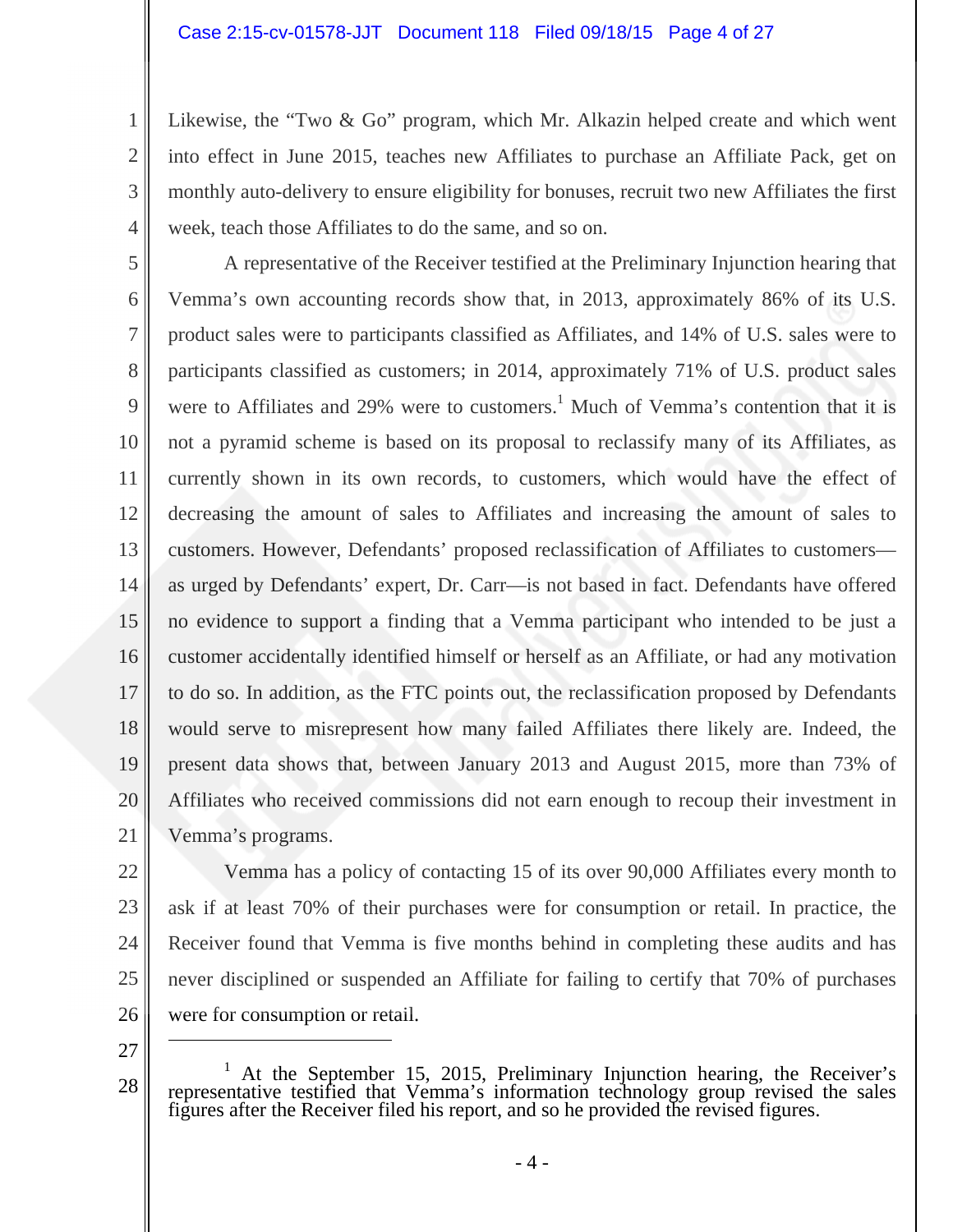### **b. Legal Standards and Analysis**

1

2

3

4

5

6

7

8

"Pyramid schemes are said to be inherently fraudulent because they must eventually collapse." *Omnitrition*, 79 F.3d at 781. The Ninth Circuit employs the FTC's pyramid scheme test as set forth in *Koscot*:

> [A] pyramid scheme is characterized by the payment by participants of money to the company in return for which they receive (1) the right to sell a product and (2) the right to receive in return for recruiting other participants into the program rewards which are unrelated to sale of the product to ultimate users.

9 10 11 12 13 14 15 16 *BurnLounge*, 753 F.3d at 883 (citing *Omnitrition*, 79 F.3d at 781). The first part of the *Koscot* test can be satisfied by a required purchase to become a distributor, *see id.*, or a required purchase of non-returnable inventory to receive the full benefits of the program, *see Omnitrition*, 79 F.3d at 782. The second part of the *Koscot* test—rewards for recruitment unrelated to sales to ultimate users—is the *sine qua non* of a pyramid scheme because it "tends to induce participants to focus on the recruitment side of the business at the expense of their retail marketing efforts, making it unlikely that meaningful opportunities for retail sales will occur." *Id.* at 781-82.

17 18 19 20 21 22 23 24 25 26 27 28 The incentivization of recruitment over retail sales can lead to "inventory loading"—the purchase of product for the purpose of remaining eligible for bonuses. *Id.*  at 782 n.3. The multilevel marketing company Amway was not considered a pyramid scheme under the *Koscot* test in part because it enforced anti-inventory-loading safeguards, including: (a) a requirement that distributors sell at wholesale or retail at least 70% of the products bought in a given month to receive a bonus for that month (the "70% rule"); (b) a requirement that sponsoring distributors buy back from any person they recruited any unused, marketable product if the recruit left the business (the "buy-back rule"); and (c) a requirement that distributors submit proof of retail sales made to at least ten different customers to receive a bonus for that month (the "ten customer rule"). *In re Amway Corp.*, 93 F.T.C. 618, 716 (1979). The *Amway* safeguards were found to be effective as a matter of fact, not law, and thus are not one-size-fits-all. *Omnitrition*, 79

- 5 -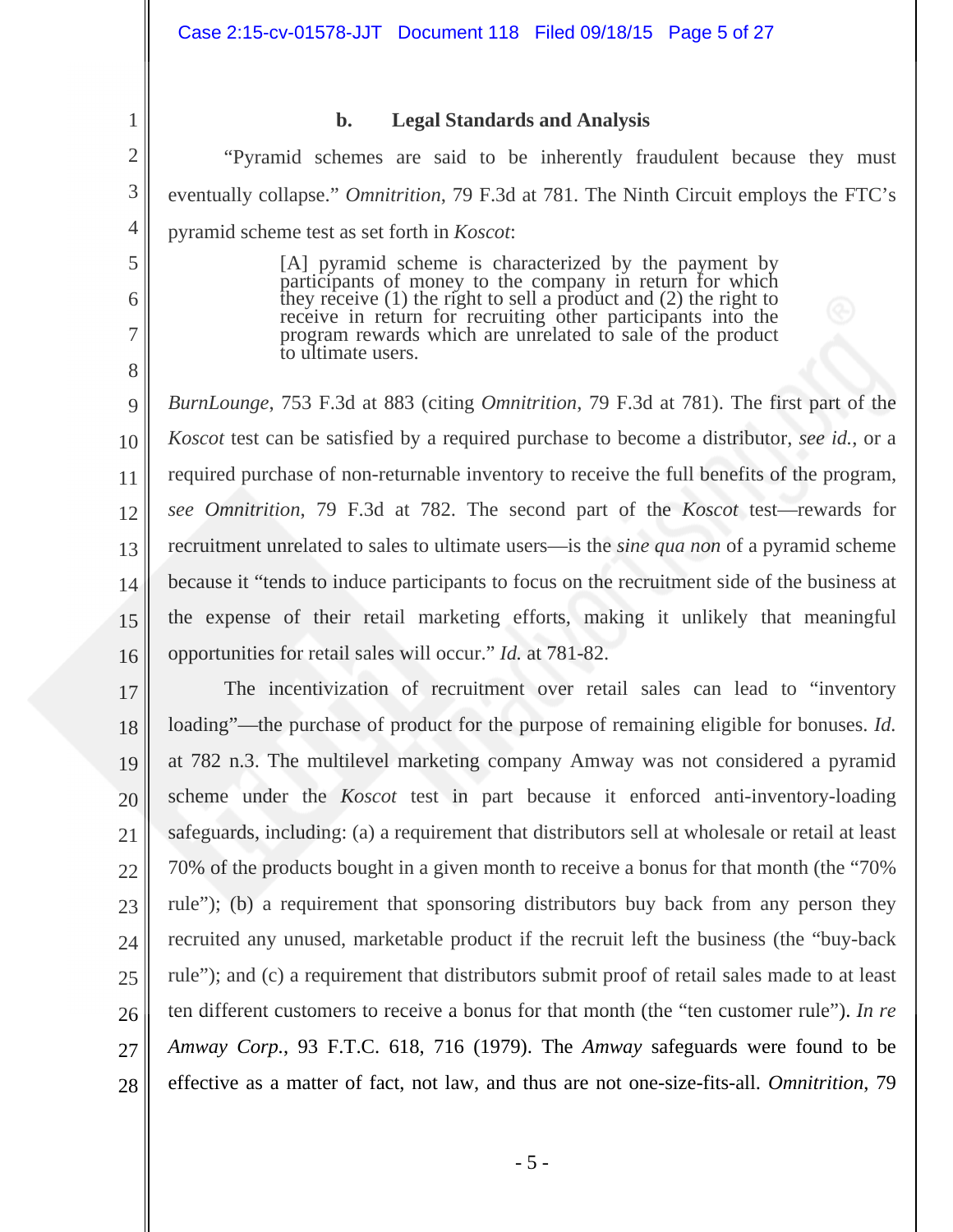F.3d at 783. But "[t]he key to any anti-pryamiding rule . . . is that the rule must serve to tie recruitment bonuses to actual retail sales in some way." *Id.* 

3 4 5 6 7 8 9 10 11 12 13 14 In evaluating whether the rewards paid to distributors come primarily from recruiting, rather than the sale of products to ultimate users, courts look beyond a company's policies and procedures and examine how the company operates in practice. *BurnLounge*, 753 F.3d at 883. Courts have treated the analysis of incentives tied to sales to ultimate users—a critical aspect of the second *Koscot* prong—on a case-by-case basis. In practice, distributors may themselves consume some inventory as ultimate users, and thus a program that permits internal consumption is not *per se* a pyramid scheme. *Id.* at 886-87. However, evidence that distributors purchase and consume product for the purpose of qualifying for recruitment incentives is evidence of a pyramid scheme. *See id.* In other words, as the FTC's expert, Dr. Bosley, correctly stated in her report, an ultimate user under the second *Koscot* prong is limited to one who would have purchased a product even if not for the income opportunity. *See id.* The FTC has explained:

15

1

2

16

17

The critical question for the FTC is whether the revenues that primarily support the commissions paid to all participants are generated from purchases of goods and services that are not simply incidental to the purchase of the right to participate in a moneymaking venture.

18 19 *Id.* at 887 (quoting FTC Staff Advisory Opinion – Pyramid Scheme Analysis, dated January 14, 2004).

20 21 22 23 24 25 26 The evidence before the Court leaves little doubt that the FTC will ultimately succeed on the merits in demonstrating that Vemma is operating a pyramid scheme. With regard to the first *Koscot* prong, Vemma's bonus structure and training materials are designed to make new Affiliates buy a \$600 Affiliate Pack, which makes payment for the right to sell a Vemma product if not a written requirement, a practical one. With regard to the second *Koscot* prong, the evidence shows that the bonuses Affiliates earn are primarily for recruitment of other Affiliates, not the sale of products.

27 28 In practice, Affiliates are very likely engaging in inventory loading. The great majority of Vemma product sales is to its Affiliates and, as Dr. Bosley noted, under the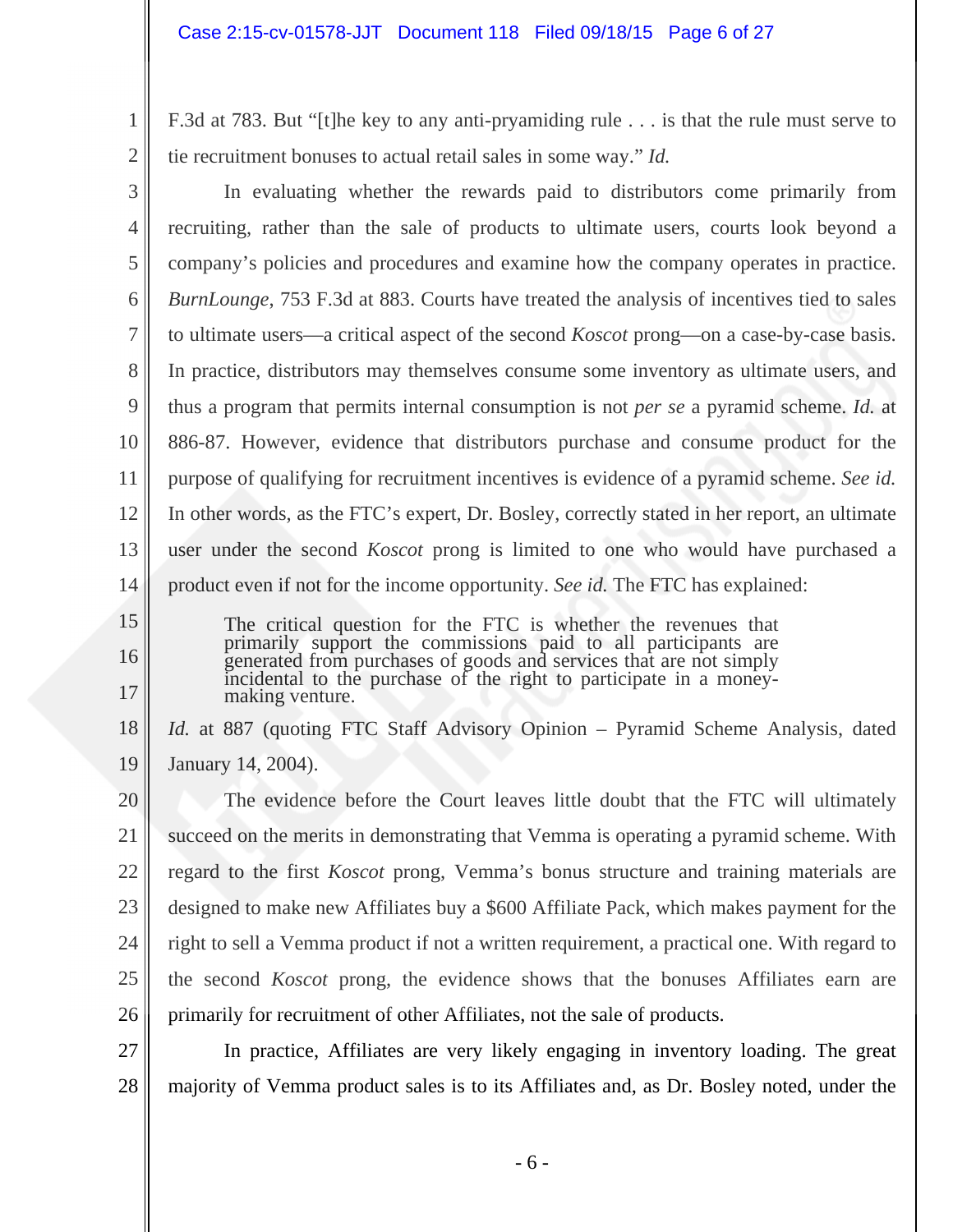1

2

3

4

5

6

7

8

current bonus system there is no way to unbundle the Affiliates' intent to consume Vemma products as ultimate users from their desire to remain qualified for bonuses bonuses that are largely driven by recruitment of other Affiliates. But their intent in purchasing Vemma products must be viewed in light of Vemma's program design as well as its training and marketing materials, which explicitly provide that Affiliates should enroll in auto-delivery for the purpose of remaining qualified for bonuses. In all likelihood, Affiliates' purchases of Vemma products are incidental to the right to qualify for and obtain bonuses. *See BurnLounge*, 753 F.3d at 887-88.

9 10 11 12 13 14 15 16 17 18 Moreover, Vemma's purported anti-inventory-loading safeguards are neither effective nor enforced. *See Omnitrition*, 79 F.3d at 783. Vemma contacts only 15 of its over 90,000 Affiliates a month to ask if at least 70% of their sales were for consumption or retail. And Vemma's Vice President of Legal Affairs admitted in her testimony that the script for those calls does not really investigate the reason an Affiliate purchased product or check for inventory loading. Moreover, the Receiver found that, in practice, Vemma is five months behind on its inventory loading audits and has never suspended or disciplined an Affiliate who failed to make the requisite sales to ultimate users. And Vemma does not even attempt to apply a rule similar to the ten customer rule that was found to be a reliable way to control inventory loading in *Amway*.

19 20 21 22 23 24 25 26 27 28 Vemma contends that it has recently made changes to both its procedures—such as its anti-inventory-loading safeguards—and its training and marketing materials. As such, Vemma asserts that, because some of the FTC's evidence is not current, the evidence is insufficient to show Vemma is a pyramid scheme at the present time. Under Section 13(b) of the FTC Act, the FTC is entitled to injunctive relief only for continuing violations or violations that are likely to recur—"the statute does not mention past violations." *FTC v. Evans Prods. Co.*, 775 F.2d 1084, 1087 (9th Cir. 1985). The FTC's evidence is certainly sufficient to show Vemma was operating an illegal pyramid scheme through 2014, and although evidence is not yet complete for 2015, the Court notes that Vemma's 2015 "Two & Go" program contains the same indices of pyramidal structure as

- 7 -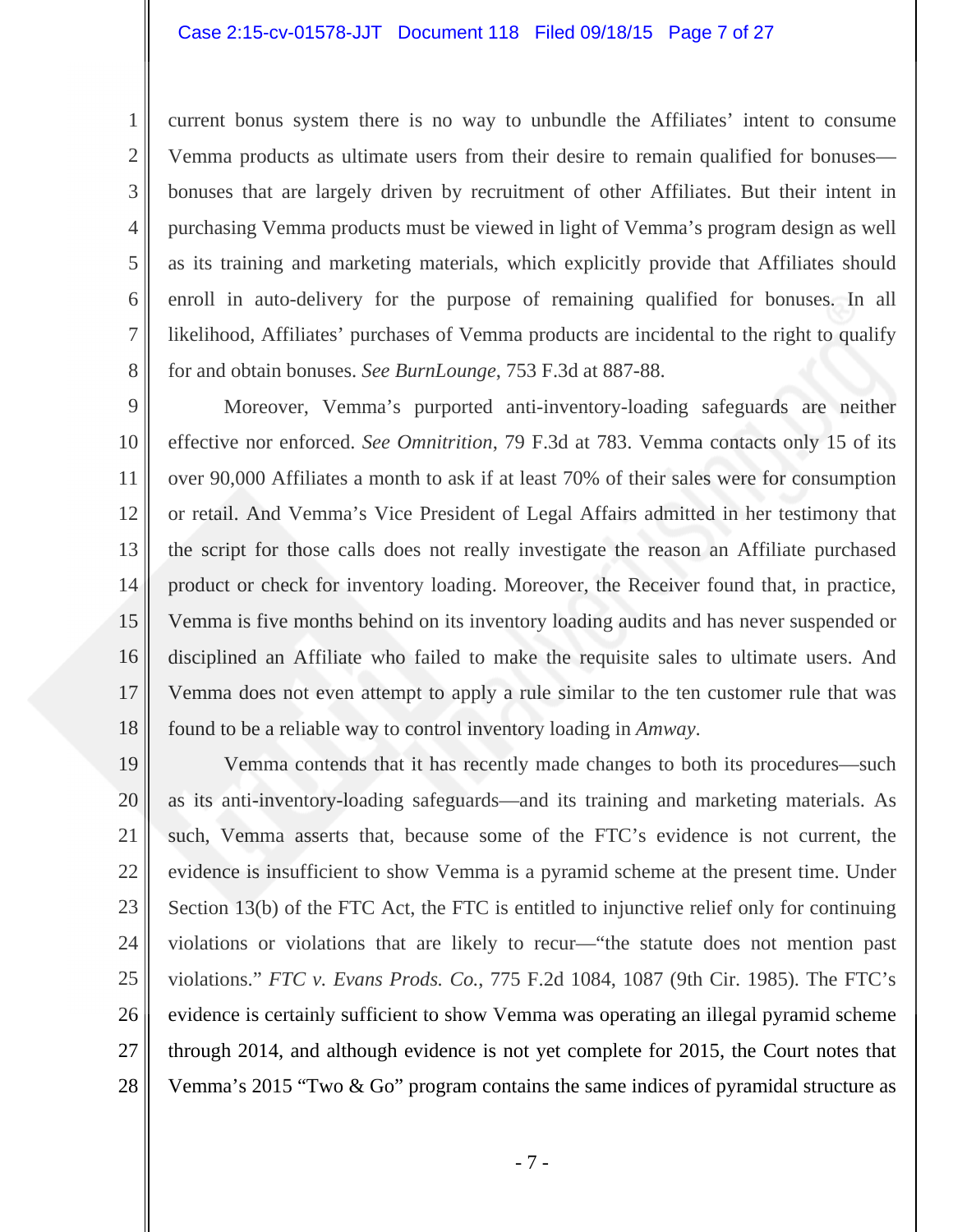### Case 2:15-cv-01578-JJT Document 118 Filed 09/18/15 Page 8 of 27

the former programs. Defendants have not produced evidence that the critical defects in their programs have been remedied since 2014, and the Court thus has no reason to believe at this stage that Vemma's violations of the FTC Act are not continuing or likely to recur in the absence of injunctive relief. In sum, the Court finds the FTC has again met its burden to show a likelihood of success on the merits in demonstrating Vemma and Mr. Boreyko are operating a pyramid scheme, even in light of the argument and evidence provided by these Defendants.

8 9 10 11 12 13 14 15 Separately, Tom Alkazin argues that the FTC has not met its burden to show he is liable under the FTC Act for Vemma's operation of a pyramid scheme, and the Court agrees. While the FTC has provided evidence of Mr. Alkazin's participation in the promotion of Vemma's business opportunities, there is no evidence that, even as a top Affiliate, he had control over Vemma's structure, operations, or bonus and compensation structure. *See FTC v. J.K. Publ'ns, Inc.*, 99 F. Supp. 2d 1176, 1203-04 (C.D. Cal. 2000). Accordingly, the Court denies the FTC's request for a preliminary injunction against Mr. Alkazin with regard to the operation of an illegal pyramid scheme.

16

1

2

3

4

5

6

7

### **2. False and Misleading Representations**

17 18 19 20 21 22 23 24 25 26 27 The FTC raises three claims that Defendants made or provided false or misleading statements, namely, (1) that, in advertising, marketing, promoting, offering for sale, or sale of the right to participate in the Vemma program, Defendants misrepresented that Vemma Affiliates are likely to earn substantial income, (2) that, in the same contexts, Defendants failed to disclose that Vemma's structure ensures that most Affiliates will not earn substantial income, and (3) that Defendants furnished Vemma Affiliates with promotional materials—or "means and instrumentalities"—for use in the recruitment of new Affiliates that contained false or misleading representations. The FTC claims that Defendants' false and misleading representations violated the prohibition on deceptive acts contained in Section 5(a) of the FTC Act. *See FTC v. Gill*, 265 F.3d 944, 950 (9th Cir. 2001); *FTC v. Figgie Int'l, Inc.*, 994 F.2d 595, 604 (9th Cir. 1993). For the purpose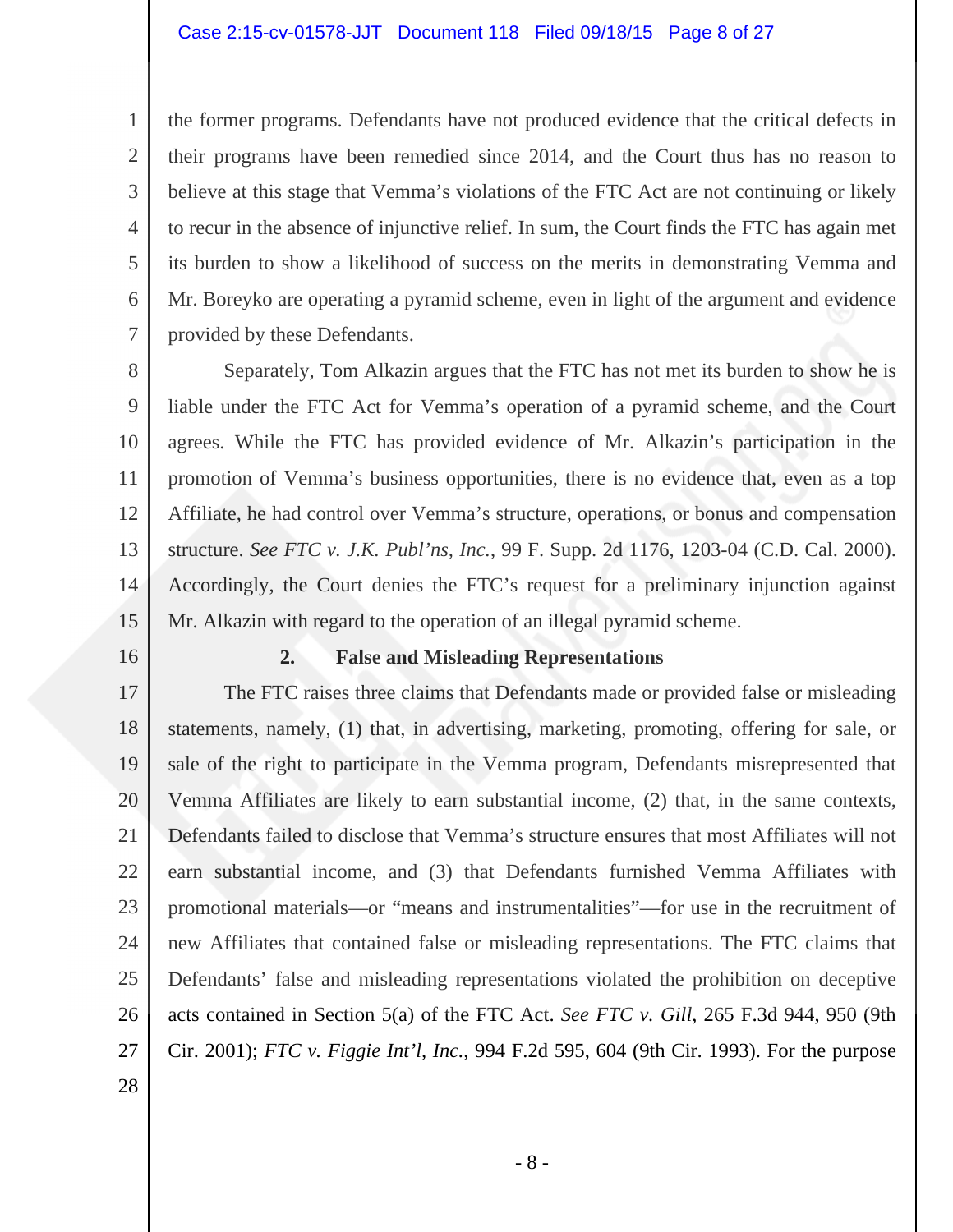of determining if preliminary injunctive relief is appropriate, the Court considers these claims together.

3

1

2

### **a. Factual Findings**

4 5 6 7 8 9 10 11 12 13 14 15 16 As is common in pyramid schemes, the evidence shows that most Vemma Affiliates have very low earnings—in both 2013 and 2014, more than 93% of Affiliates earned less than \$6,200, and that amount does not account for their expenses in purchasing Vemma product to remain qualified for bonuses. However, the FTC provided the Court with numerous examples of Defendants' representations in print, web, audio, video, and live presentation of exorbitant Affiliate earnings. These representations are in advertising, promoting, recruiting and training materials available either to the public or to the internal Vemma Affiliate organization through "Back Office" content. Many representations have no "results not typical" disclaimer at all, and others have a disclaimer that is difficult, if not impossible to read, and in many instances is only intermittently flashed on the screen for a few seconds at a time. Likewise, content rarely indicates that the structure of the Vemma program ensures that the vast majority of Affiliates cannot achieve substantial income.

17

### **b. Legal Standards and Analysis**

18 19 20 21 22 23 24 25 An income representation is deceptive under Section 5(a) of the FTC Act if (1) there was a representation, omission or practice, (2) that was likely to mislead customers acting reasonably under the circumstances, and (3) the representation, omission or practice was material. *Gill*, 265 F.3d at 956. Representations may be express or implied. *Figgie*, 994 F.2d at 604. A representation, omission or practice is material if it "involves information that is important to consumers and, hence, likely to affect their choice of, or conduct regarding, a product." *FTC v. Cyberspace.com, LLC*, 453 F.3d 1196, 1201 (9th Cir. 2006).

26 27 28 Courts consistently conclude that misrepresentations regarding income potential are material and violate the FTC Act. *FTC v. Five-Star Auto Club, Inc.*, 97 F. Supp. 2d 502, 528-29 (S.D.N.Y. 2000). For instance, in communicating the earnings of its

- 9 -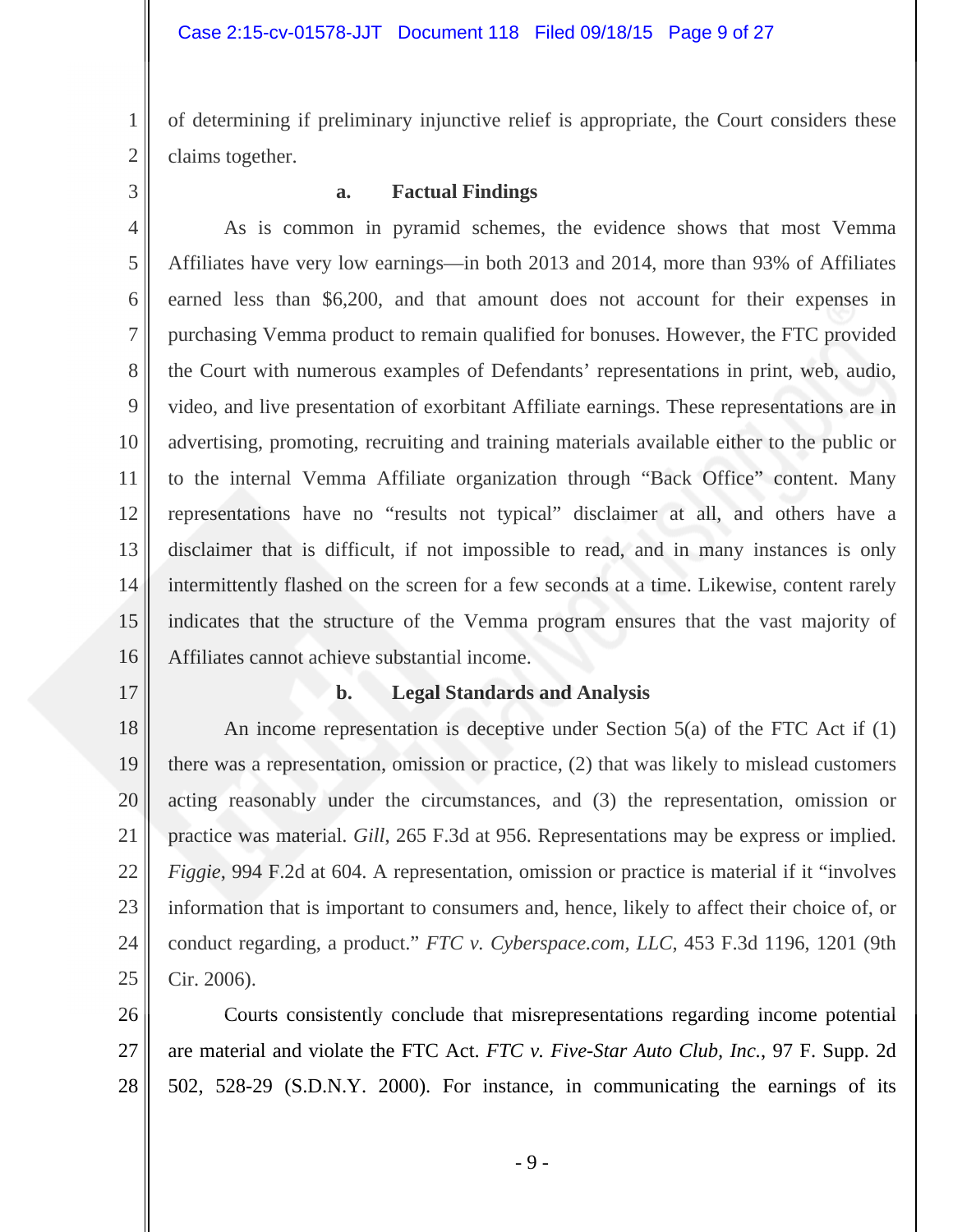#### Case 2:15-cv-01578-JJT Document 118 Filed 09/18/15 Page 10 of 27

1

2

3

4

5

6

27

28

distributors, an entity may not "make deceptive use of unusual earnings realized by only a few" without running afoul of the FTC Act. *Nat'l Dynamics Corp. v. FTC*, 492 F.2d 1333, 1335 (2d Cir. 1974). Likewise, a material omission as to income potential, such as a failure to disclose that the structure of a program ensures that the vast majority of consumers cannot achieve substantial income, is deceptive under the FTC Act. *Five-Star Auto Club,* 97 F. Supp. 2d at 532-33.

7 8 9 10 11 12 13 The "common-sense net impression" of representations controls. *FTC v. Minuteman Press*, 53 F. Supp. 2d 248, 262 (E.D.N.Y. 1998); *see also Cyberspace.com*, 453 F.3d at 1200. Thus, representations may be misleading despite the use of a disclaimer such as "results may vary" if the consumer may reasonably believe that a statement of unusual earning potential represents typical earnings. *See FTC v. John Beck Amazing Profits, LLC*, 865 F. Supp. 2d 1052, 1072 (C.D. Cal. 2012); *FTC v. Medicor, LLC*, 217 F. Supp. 2d 1048, 1054 (C.D. Cal. 2002).

14 15 16 Finally, "[t]hose who put into the hands of others the means by which they may mislead the public, are themselves guilty of a violation" of Section 5(a) of the FTC Act. *Waltham Watch Co. v. FTC*, 318 F.2d 28, 32 (7th Cir. 1963).

17 18 19 20 21 22 23 24 25 26 Defendants contend that the FTC offered to the Court only a small, and thus unrepresentative, portion of the universe of materials in which Defendants made income representations, but the Court disagrees. The FTC provided innumerable examples of Defendants referring to unusual earnings that can only be achieved by a select few within the Vemma structure in a way that made those earnings seem easily within reach to the reasonable listener. Defendants did so in every form—including print, web, audio, video, and live presentation—for every purpose—including advertising, promoting, recruiting and training—and to both the public and to the internal Affiliate organization through "Back Office" content. As but one snippet of one example, Alex Morton, a successful Vemma Affiliate, states the following in a recruitment video:

You don't want to live life with no money. You want to have so much money it doesn't even matter. That's why people do Vemma, to have enough money to where it doesn't even matter anymore, guys. This is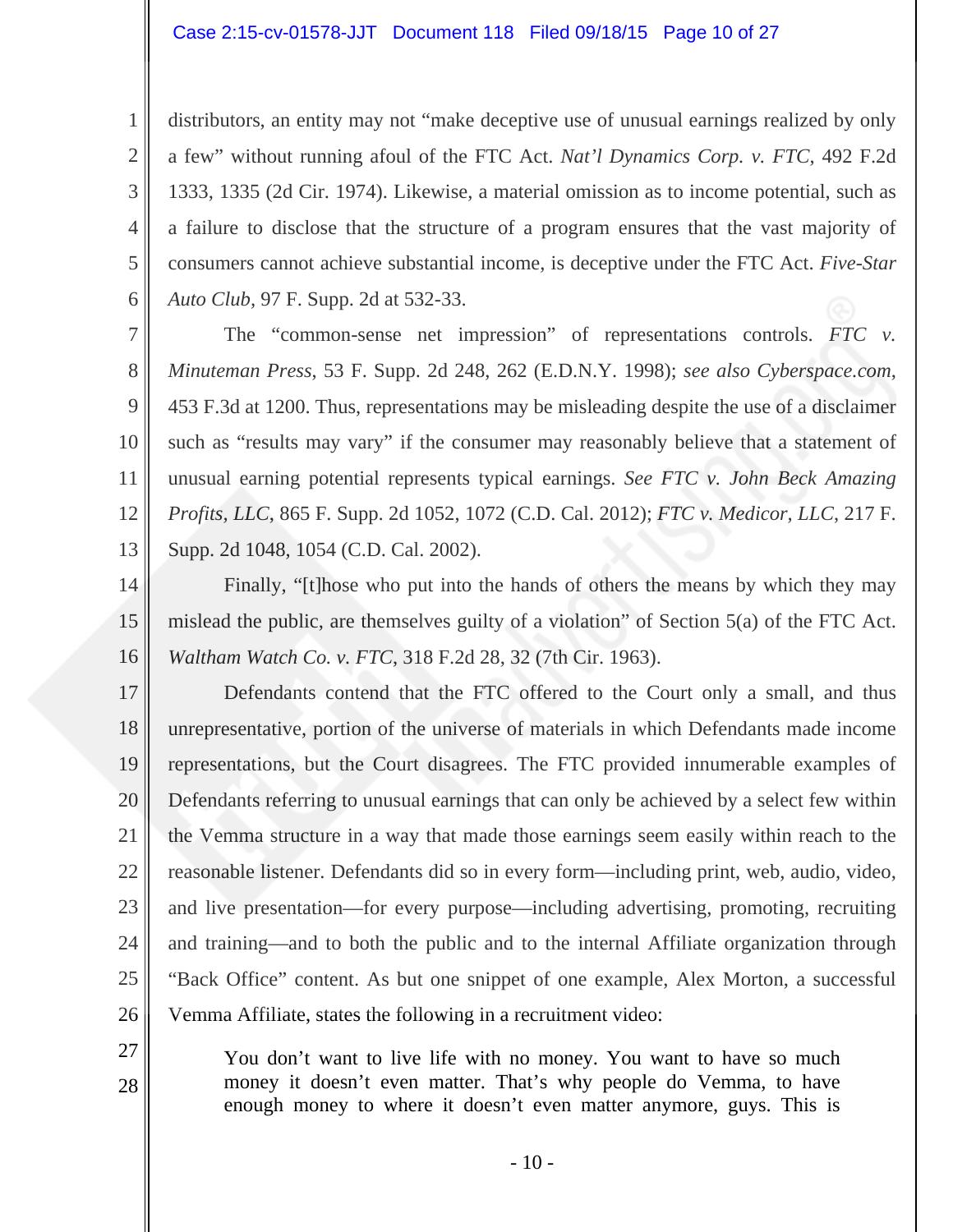already working. There's nothing you can say to contest this. You're either in or you're out. You're either in and you want to make a lot of money and live the life you want, or you're going to go out and do what everybody else does, oh, go to high school and get good grades, go to college, get good grades, make a resume, go beg someone to hire you, and you're told when to show up, when to eat lunch, when to pee, and when to go home. . . . Why does the day of the week even matter? The sun comes up, goes down, we make money while we're asleep. That's how Vemma works. You're paid 24 hours a day, seven days a week no matter what you are doing . . . That's what we're all about. And, yeah, you can make a million a year or a million a month.

# (Doc. 12, App. 1415-18; *see also* Doc. 9 at 7-29; Docs. 10-14.)

10 11 12 13 14 15 16 17 18 19 20 21 22 While the Court recognizes that referring to a small portion of a presentation does not allow for a net impression, the Court has reviewed the myriad videos and other media provided by the FTC in their entirety, and they are replete with deceptive income statements such as those cited above. Some Vemma material also contains representations the Court would characterize as ridiculous—bordering on absurd—such that a listener could not reasonably be expected to believe them. But numerous Vemma content contains income representations that are likely to mislead consumers acting reasonably under the circumstances, and that content is thus deceptive under the FTC Act. *See Nat'l Dynamics Corp.*, 492 F.2d at 1335; *Five-Star Auto Club,* 97 F. Supp. 2d at 528-29. Likewise, the Vemma content on income potential cited by the FTC rarely informs its audience that the structure of the Vemma program ensures that the vast majority of Affiliates cannot achieve substantial income, which is a material omission. *See Five-Star Auto Club,* 97 F. Supp. 2d at 532-33.

1

2

3

4

5

6

7

8

9

23 24

 Defendants argue that their content contains disclaimers such as "results not typical," and that newer content contains more disclaimers.<sup>2</sup> But numerous advertising,

<sup>25</sup>  26 27 28 <sup>2</sup> As an extension of this last point, Defendants argue that much of the material the FTC put forward to prove violations of the FTC Act does not reflect its more current materials, and therefore the FTC can show, at best, prior violations of the FTC Act, but has failed to prove ongoing violations. This argument fails. Although the abandonment of practices alleged to be unlawful does bear on whether a court should enjoin defendants, "voluntary cessation of allegedly illegal con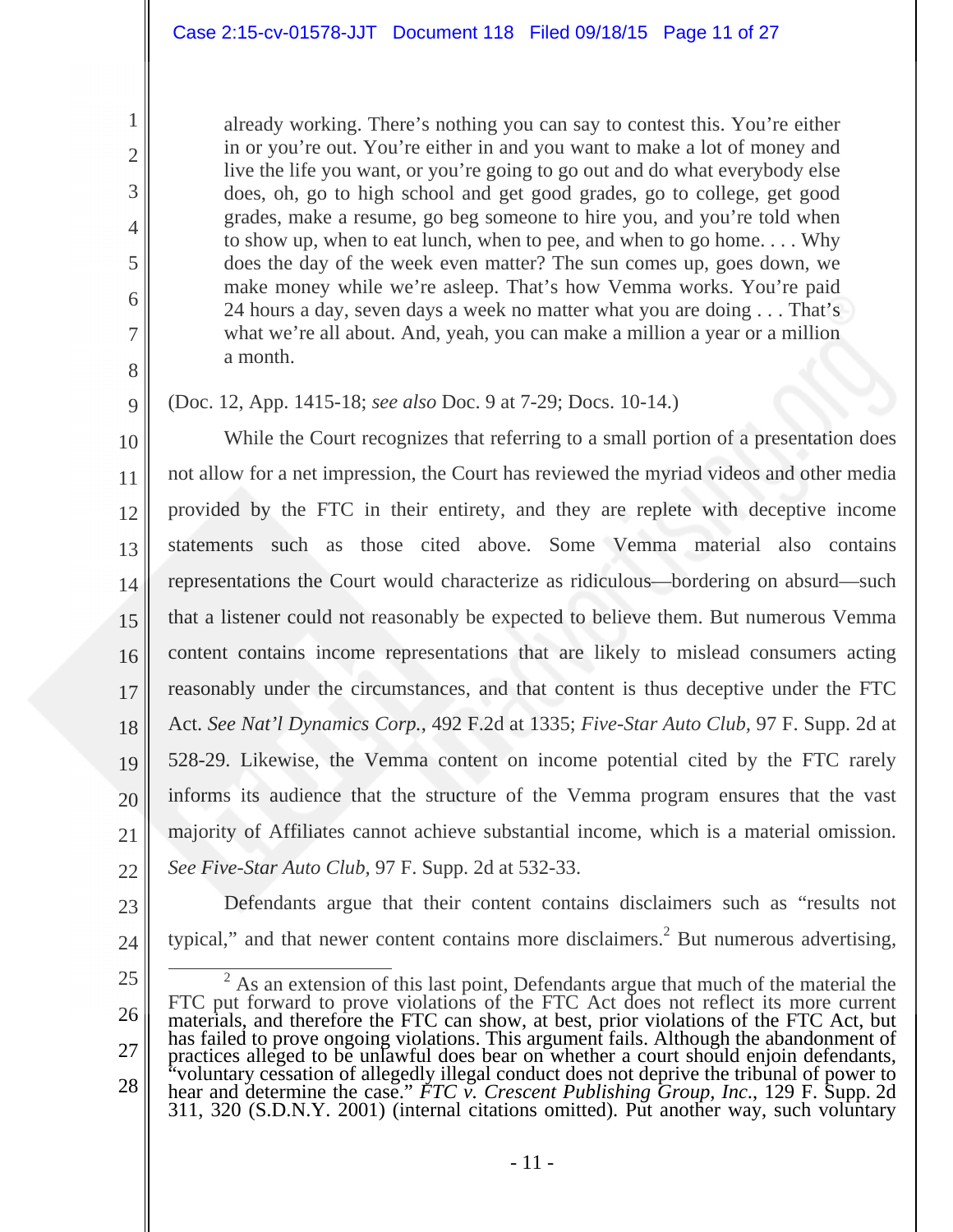recruiting and training materials are still available both to the public and through the Vemma Back Office that contain misleading income statements with either no disclaimer or a disclaimer that is impossible for the reasonable viewer to notice, let alone read. In live presentations, when Vemma speakers include "results not typical" disclaimers with income representations, they often follow the disclaimer with a statement such as, "I hope you're not typical," to weaken the disclaimer. As a result, the net impression is still that a Vemma Affiliate is likely to earn substantial income, which is deceptive under the FTC Act. *See John Beck Amazing Profits*, 865 F. Supp. 2d at 1072; *Medico*, 217 F. Supp. 2d at 1054.

9 10 11 12 13 The FTC has also provided ample evidence that Vemma provides the "means and instrumentalities" for Affiliates to deceive consumers by providing them with promotional, recruiting and training materials containing false or misleading income representations, which is a further violation of the FTC Act. *See Waltham Watch*, 318 F.2d at 32.

14 15 16 17 18 19 20 21 22 23 24 25 26 Mr. Alkazin again attempts to distinguish his conduct from that of Vemma and Mr. Boreyko by arguing that he updated his Roadmap to Success Affiliate training brochure in 2015 to include an income chart and that the materials the FTC provided to the Court were not complete and did not include disclaimers and references to actual income statements. But the income chart included in the revised Roadmap to Success is both misleading and difficult for a reasonable consumer to understand, and it does not suffice as a means to inform consumers of their likely income as Vemma Affiliates. Moreover, as is the case for Vemma and Mr. Boreyko, content either available through Mr. Alkazin's website or sponsored by Mr. Alkazin, such as the Affiliate training event in Pleasanton, California entitled Super Saturday Business Opportunity, contained income representations that are deceptive under the FTC Act. Accordingly, Mr. Alkazin is not distinguishable from the other Defendants with respect to false and misleading representations.

27

1

2

3

4

5

6

7

8

28  $\overline{a}$ cessation does not compel the Court "to leave the defendant free to return to his old ways." *Id.* (internal citations and quotes omitted).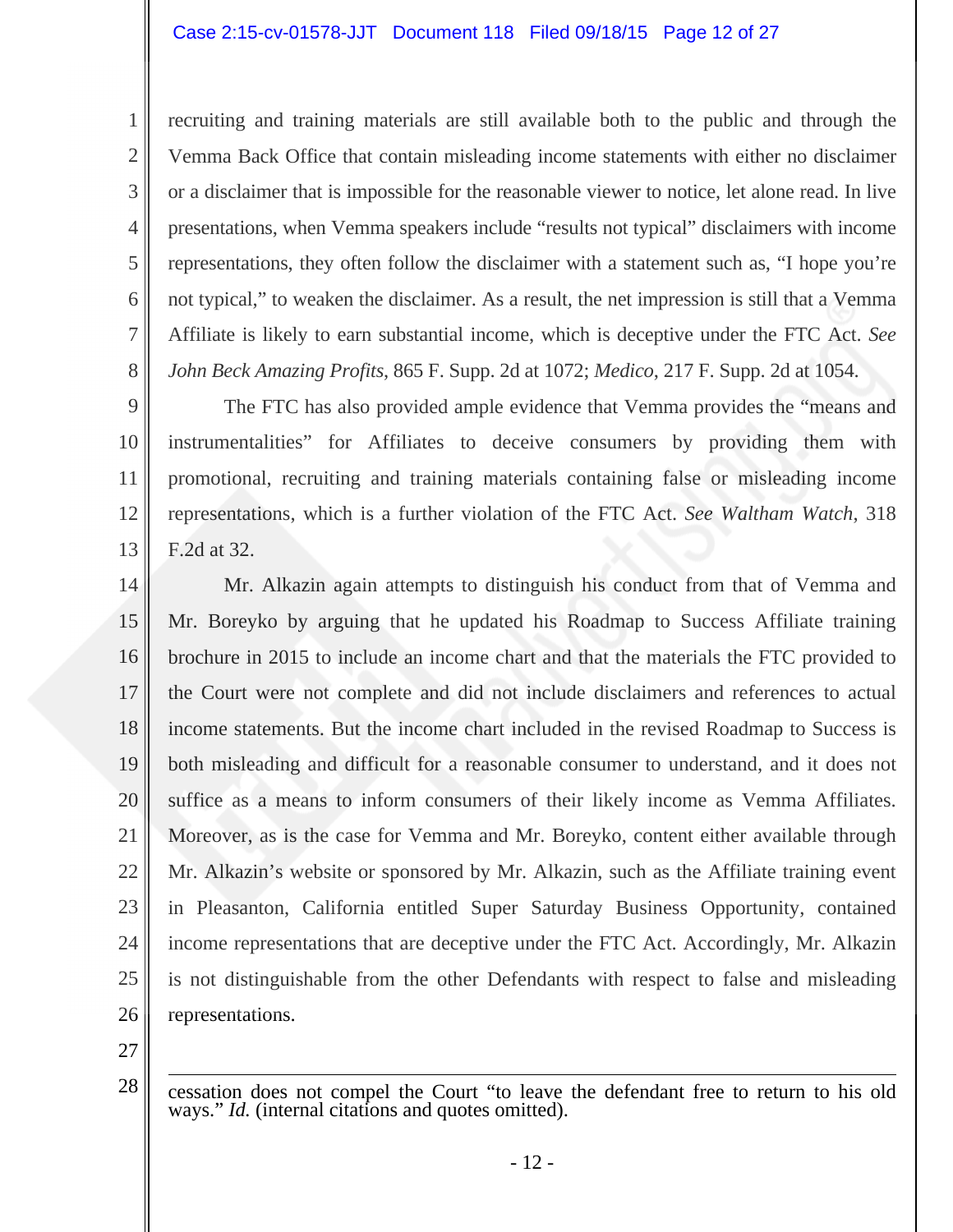The Court finds that, even in light of the argument and evidence provided by Defendants, the FTC has met its burden to show a likelihood of success on the merits in demonstrating Vemma, Mr. Boreyko and Mr. Alkazin are making material misrepresentations and omissions, as well as furnishing Vemma Affiliates with the means and instrumentalities to make material misrepresentations and omissions, in violation of the FTC Act.

7

1

2

3

4

5

6

### **B. Balance of Equities**

8 9 10 11 12 13 14 15 The FTC also has the burden to show that the balance of equities tips in its favor and that a preliminary injunction is in the public interest. *Winter v. Natural Res. Defense Council, Inc.*, 555 U.S. 7, 20 (2008). "A preliminary injunction is an extraordinary remedy never awarded as of right." *Id*. at 24 (citing *Munaf v. Green*, 553 U.S. 674, 689- 90 (2008)). "In each case, courts 'must balance the competing claims of injury and must consider the effect on each party of the granting or withholding of the requested relief,'" paying particular attention to the public consequences. *Id.* (quoting *Amoco Prod. Co. v. Vill. of Gambell, Alaska*, 480 U.S. 531, 542 (1987)).

16 17 18 19 20 Congress enacted the FTC Act in part to combat consumer deception. *See Warner Commc'ns, Inc*., 742 F.2d at 1165. The public interest in halting Defendants' deceptive acts under Section 5(a) of the FTC Act outweighs Defendants' interest in continuing to operate their private business. *See id.* As a result, the FTC is entitled to a preliminary injunction against Defendants. *See id.* 

21

# **II. FORM AND SCOPE OF PRELIMINARY INJUNCTIVE RELIEF**

22 23 24 25 26 27 28 Evidence of Defendants' past conduct, including its seriousness and deliberate nature, leads this Court to conclude there is a substantial likelihood of continued unlawful practices in the absence of injunctive relief. *See Sears, Roebuck and Co. v. FTC*, 76 F.2d 385, 392 (9th Cir. 1982). District courts may employ the full range of equitable remedies incident to their power to grant injunctive relief sought by the FTC under Section 13(b) of the FTC Act. *FTC v. H.N. Singer, Inc.*, 668 F. 2d 1107, 1113 (9th Cir. 1982). As discussed below, this may include proscription of certain business practices, the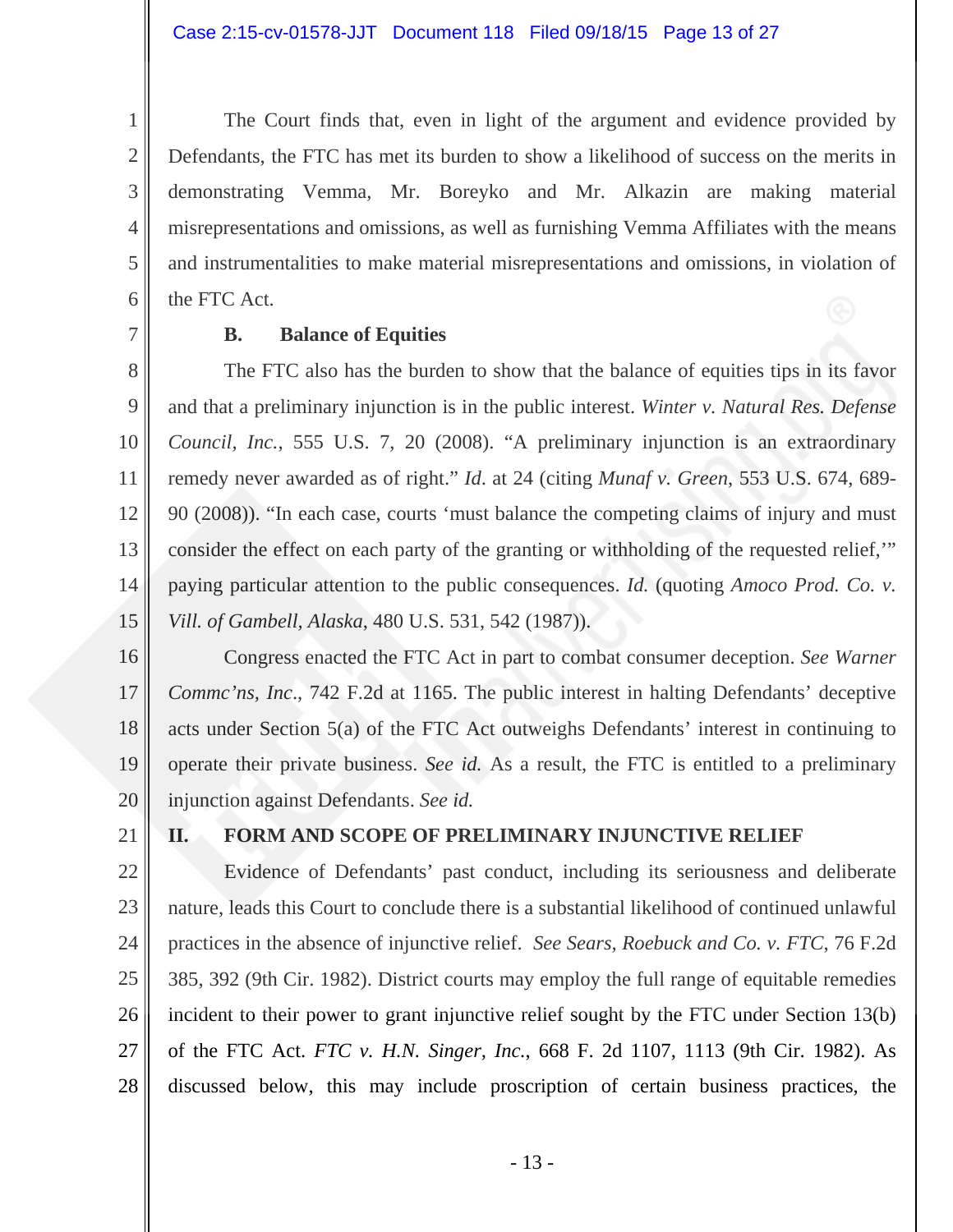#### Case 2:15-cv-01578-JJT Document 118 Filed 09/18/15 Page 14 of 27

appointment of a receiver, an asset freeze and repatriation of assets. *Lamb-Weston, Inc. v. McCain Foods, Ltd.*, 941 F.2d 970, 974 (9th Cir. 1991) (holding that "a District Court has considerable discretion in fashioning suitable relief and defining the terms of an injunction.").

 But injunctive relief "must be tailored to remedy the specific harm alleged." *Id*. It should be "no more burdensome to the defendants than necessary to provide complete relief to the plaintiffs," *Califano v. Yamasaki*, 442 U.S. 682, 702 (1979), and its terms narrowly focused "to remedy only the specific harms shown by the plaintiffs, rather than to enjoin all possible breaches of the law." *Price v. City of Stockton*, 390 F.3d 1105, 1117 (9th Cir. 2004) (internal quotation and citation omitted).

11 12 13 14 15 16 17 18 19 20 21 22 23 Viewing all the evidence in light of this case law, the Court concludes that measures less drastic than some of the relief the FTC seeks are available to remedy the harms shown. The Court's finding that some significant amount of Defendants' product is sold to persons not pursuing the business opportunity persuades it that, while the FTC has shown that aspects of Defendants' marketing program likely constitute unlawful activity as discussed above, not all aspects of the business are necessarily pyramidal or otherwise illegal. Thus, the Court will tailor injunctive relief to preclude components and practices of the Defendants' marketing program that would promote pyramid activity and misleading statements, but will not prohibit all business activity. The Court also will not order a Permanent Receiver, but will instead appoint a Monitor. Finally, the Court will unfreeze corporate and individual financial accounts, although it will restrain the alienation of certain other assets to ensure their availability to satisfy monetary relief, should same be awarded after a trial on the merits.

24

1

2

3

4

5

6

7

8

9

10

### **A. Prohibition of Certain Promotional and Marketing Program Practices**

25 26 27 28 The Court will enjoin those aspects of Defendants' program promotion that implicate false and misleading representations, including making any representations about income potential without adequate disclaimers and ready referral to accurate income potential disclosures. The Court notes again that Defendants' current and past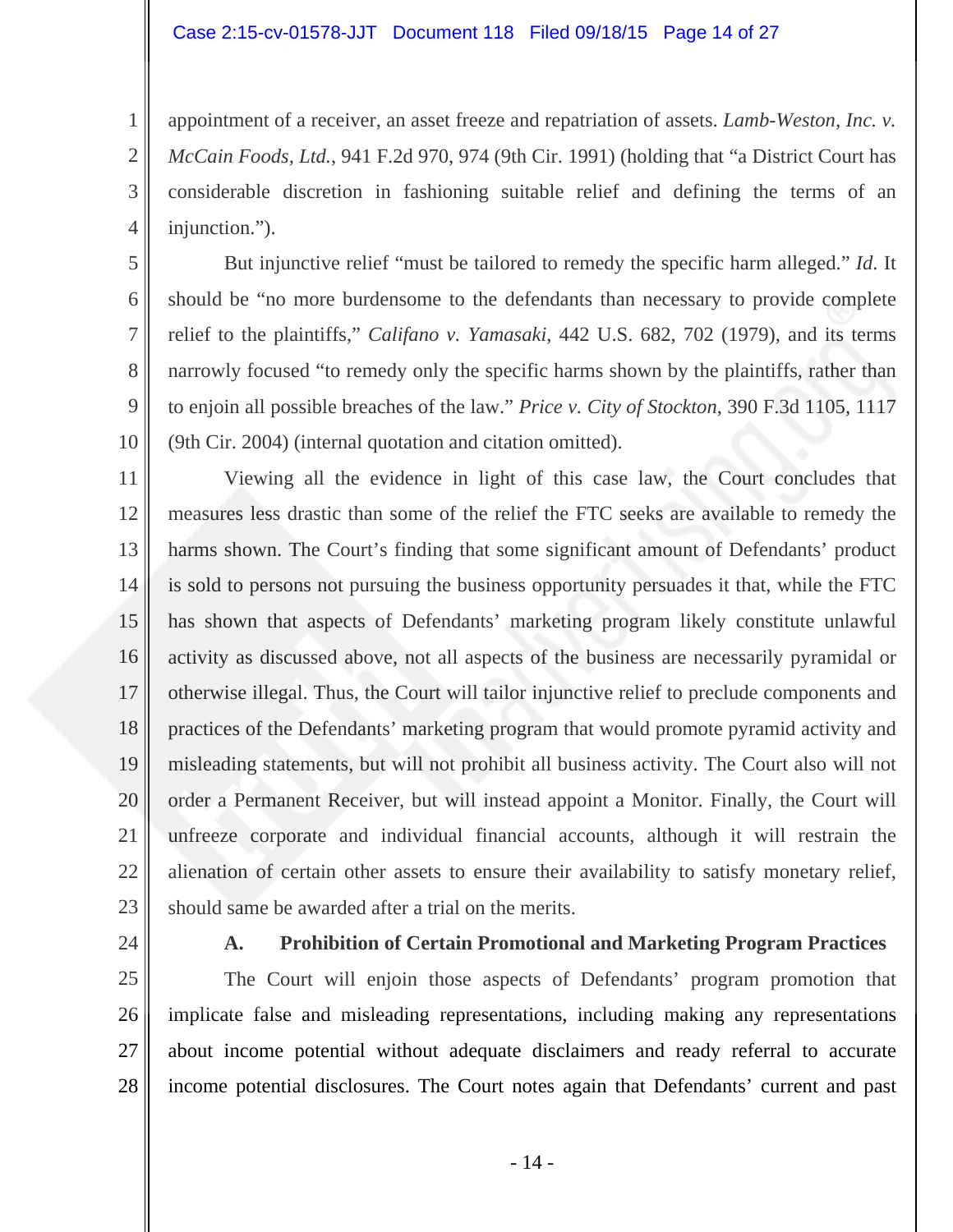### Case 2:15-cv-01578-JJT Document 118 Filed 09/18/15 Page 15 of 27

disclaimers and references to income statements are inadequate, and Defendants must remedy the inadequacies not only in their processes but also in their actual practices. The Court will require Defendants to remove all non-compliant material from its "Back Office" websites, all other web-based and other repositories for training and promotional material, and to undertake diligent efforts to require all Affiliates to do the same. The injunctive relief will also include, as Defendants offered in their proposal to avoid appointment of a receiver, a prohibition against the use or distribution of any promotional, sales or advertisement material that has not been provided to the FTC for review and right of objection in advance.

10 11 12 13 14 15 16 17 Regarding the pyramid scheme, the Court will enjoin those features of Defendant's Marketing Program and bonus structure that tie bonuses primarily to recruiting and to the purchase of product principally to stay eligible for those bonuses. As described in more detail in the Orders below, this will include a prohibition of the sale of Affiliate Packs, and the linking or tying of an affiliate's eligibility for bonuses or accumulation of qualifying points to their own purchases of Vemma product, whether through participation in the auto-delivery program or otherwise.<sup>3</sup> The injunction will also encompass the "Two & Go" Program, which falls under the above prohibition.

18

1

2

3

4

5

6

7

8

9

### **B. Court-Appointed Monitor**

19 20 21 22 23 The FTC requested that, as part of any preliminary injunction, this Court continue the Temporary Receiver's appointment established in the TRO and convert it to a Permanent Receiver to oversee the corporate defendants and their assets and affairs through the conclusion of this matter. The appointment of a receiver is a recognized form of relief in cases involving injunctive relief for alleged violations of the FTC Act. *FTC v.* 

 $\overline{a}$ 

<sup>24</sup> 

<sup>25</sup> 

<sup>27</sup>  28  $3$  The Court acknowledges the holding of *BurnLounge*, that when participants <sup>3</sup> The Court acknowledges the holding of *BurnLounge*, that when participants bought packages in part for internal consumption, the participants were the "ultimate users" of the merchandise, and that such internal sale al marketing program a pyramid scheme. 753 F.3d at 887. But where, as here, there is a likelihood that such purchases are bundled in the minds of a substantial number of participants with maintaining eligibility for bonuses—because that is precisely what<br>Defendants told them was the purpose of, for example, signing up for the auto-delivery<br>program—it is likely that this aspect of Defendant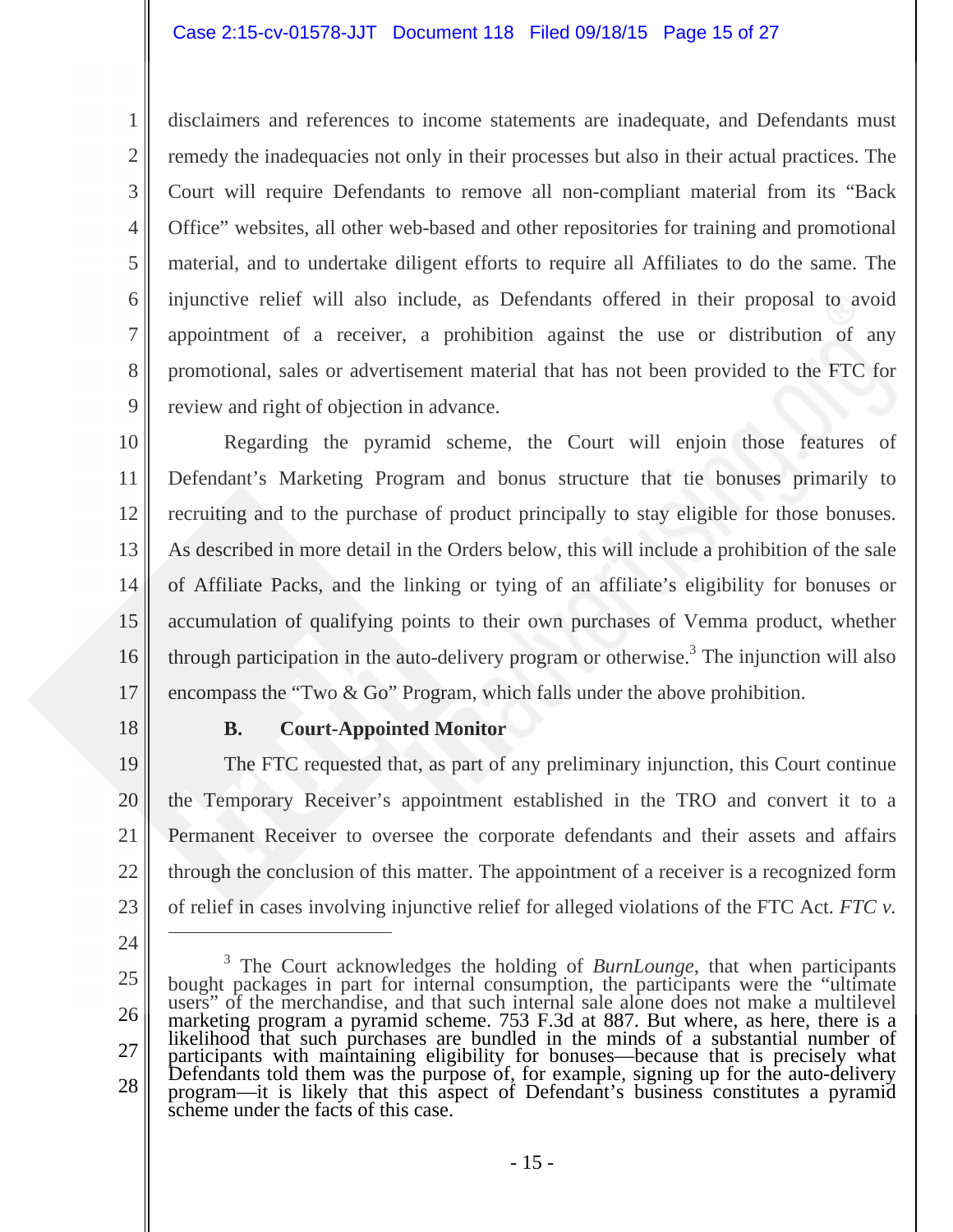*Am. Nat'l Cellular*, 810 F.2d 1511, 1512-14 (9th Cir. 1987). But it is "an extraordinary remedy, to be employed cautiously and usually when no lesser relief would be effective." *Rosen v. Seigel*, 106 F.3d 28, 33-34 (2d Cir. 1997). Because more tailored, less restrictive measures as set forth above and below will adequately protect the public interest, the Court concludes that a receivership is no longer justified.

 The Court will appoint a Monitor. Federal courts repeatedly have approved the use of a special master to monitor compliance with court orders and consent decrees. *Stone v. City and Cnty. of S.F.*, 968 F.2d 850, 859 n.18 (9th Cir. 1992). In this case, counsel for Defendants themselves suggested monitoring as an alternative to receivership. The Court will appoint Robb Evans and Associates, LLC (REA) as Monitor in this matter. If REA is for any reason unable or unwilling to serve as Monitor, the FTC will inform the Court within forty-eight hours of learning this fact, and a different Monitor will be appointed.

13 14 15 16 17 18 19 20 The appointed Monitor will be charged with observing Defendants' business practices to ensure that the Corporate Defendants are complying with the preliminary injunction, and is to have access to all operations and records of the Corporate Defendants. The Monitor shall also observe whether the Corporate Defendants' assets are properly spent on ordinary and necessary business expenses. The Monitor will not have direct control over the Corporate Defendants' business operations or assets, but if a violation of the Preliminary Injunction were observed, the FTC is authorized to seek an appropriate remedy from the Court.

21

1

2

3

4

5

6

7

8

9

10

11

12

### **C. Accounts and Assets of Corporate Defendants and Defendant Boreyko**

22 23 24 25 26 27 28 The FTC seeks to maintain the asset freeze originated in the TRO to ensure that alleged wrongdoing may be adequately compensated in the event the FTC prevails at trial on the merits. An asset freeze is within the District Court's equitable powers. *FTC v. Gem Merchandise Corp*., 87 F.3d 466, 469 (11th Cir. 1996). But "a party seeking an asset freeze must show a likelihood of dissipation of the claimed assets, or other inability to recover monetary damages, if relief is not granted." *Johnson v. Couturier*, 572 F.3d 1067, 1085 (9th Cir. 2009). Here, the FTC has shown no evidence Defendants have ever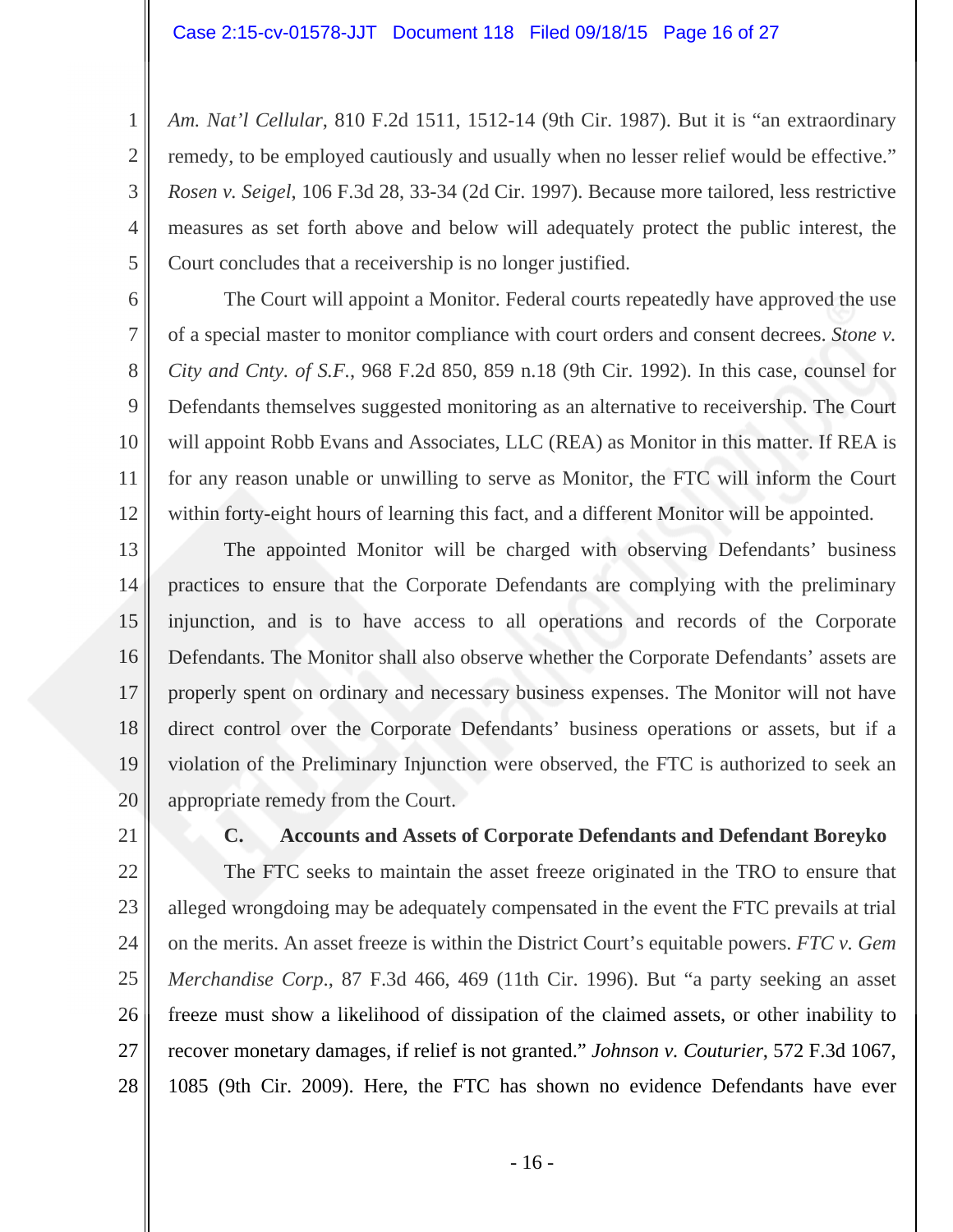1 2 3 4 5 6 7 8 9 10 11 12 13 previously attempted to intentionally dissipate or hide either corporate or personal assets from an effort to collect a debt or judgment against them. The FTC argues that because Defendants have committed misrepresentation tantamount to fraudulent acts in their promotion of the Vemma Marketing Program, they likely will dissipate their assets to thwart potential collection activity. This does not satisfy the burden of demonstrating that an asset freeze is warranted. While courts have considered fraudulent activity as a factor in support of a likelihood of dissipation, *see SEC v. Manor Nursing Ctrs, Inc.*, 458 F.2d 1082, 1106 (2d Cir. 1972), that fraudulent activity must be something more than the defendants' misleading marketing practices that are the subject of the injunctive action. *FTC v. John Beck Amazing Profits, LLC*, No. 2:09-cv-4719-FMC-FFMx, 2009 WL 7844076, at \*15 (C.D. Cal. Nov. 17, 2009). As the district court in *John Beck* pointed out, if a defendant's purported misleading marketing practices "were sufficient to support an asset freeze, one would issue in every deceptive advertising case." *Id.*

14 15 16 17 18 19 20 21 22 23 24 25 26 27 28 Moreover, the Court must consider whether the freezing of assets "might thwart the goal" of compensating those owed money "if the freeze were to cause such disruption of defendants' business affairs that they would be financially destroyed." *FTC v. Willms*, No. C11-828 MJP, 2011 WL 4103542, at \*11 (W.D. Wash. Sept. 13, 2011) (internal quotations and citations omitted). This Court's other injunctive provisions, which shall remain in place pending trial, reduce or minimize the likelihood of future violations, and therefore the creation of further loss to consumers. The focus, then, is on the prospect of substantial monetary recovery for Defendants' past actions should the FTC prevail at trial. The FTC's legitimate concerns about the availability of assets to redress any harm caused by those past actions may be addressed through the less drastic measure of enjoining the dissipation of assets by all Defendants. This will be accomplished by the Monitor's reporting to the FTC and the Court on the business operations and expenditures of the Corporate Defendants, and by an injunction against the alienation by Defendant Boreyko of any of his real estate holdings during the pendency of this action. All bank accounts and other financial accounts frozen by the TRO will be unfrozen upon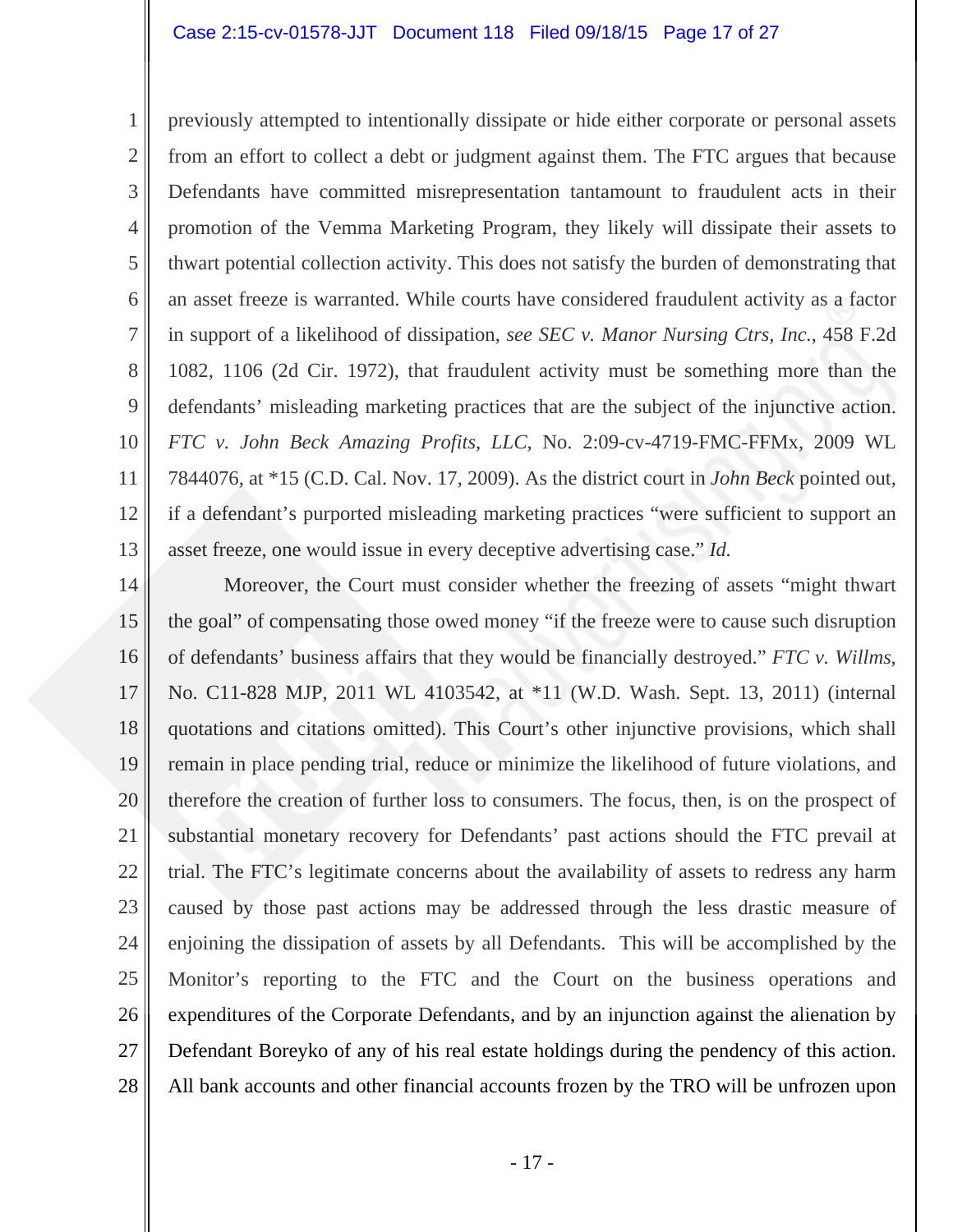its expiration, and the FTC shall serve a copy of this Order on all subject financial institutions and third parties affected by it.

 The Court is mindful that allowing the Corporate Defendants to resume operation of their business and unfreezing associated accounts and assets presents a possibility that the business will not succeed and, in that event, if the FTC ultimately is successful on the merits of this case, there would be less money available to satisfy victims.<sup>4</sup> But Vemma's testimony and argument in their briefing that they are capable of, and intend to, operate the business even under the provisions this Court found necessary to safeguard against violations of the FTC Act, supported by evidence that there is some demand for the product when unbundled from the business opportunity, leads the Court to conclude it is appropriate to allow the business to move forward in that fashion. The injunction will not contain a freeze on any of Defendants' financial accounts.

### **PRELIMINARY INJUNCTION**

#### 15 **DEFINITIONS**

For the purposes of this Order, the following definitions apply:

17 18 19 A. **"Clear(ly) and conspicuous(ly)"** means that a required disclosure is difficult to miss (*i.e*., easily noticeable) and easily understandable by ordinary consumers, including in all of the following ways:

20

21

-

1

2

3

4

5

6

7

8

9

10

11

12

13

14

<sup>22</sup>  23 24 25 26 27 28 <sup>4</sup> Such a failure may occur for any or all of the following reasons. First, Vemma's financial statements indicated they were already losing money during the past 18 months.<br>The companies' 2014 Consolidated Financial Report showed a loss before depreciation<br>of approximately \$2.2 million, and the income sta showed an additional loss of about \$1.4 million. (Doc. 50, Temporary Receiver's Report at 1.) During this period, the companies also lost substantial numbers of Affiliates. Second, going forward, the injunction's prohibition against incentives for recruiting over product sales and misleading promotional statements may result in a critical decrease in persons interested in the business opportu persons interested in the business opportunity without its pyramidal aspects. This of course would present some proof of the FTC's allegations that persons participated in the Affiliate venture only to obtain bonuses tied provisions of the expiring TRO may have caused the loss of substantial income and numbers of Affiliates. While all parties will have their narratives in the event of a failure, the precise contribution of these factors to any failure would be unknowable.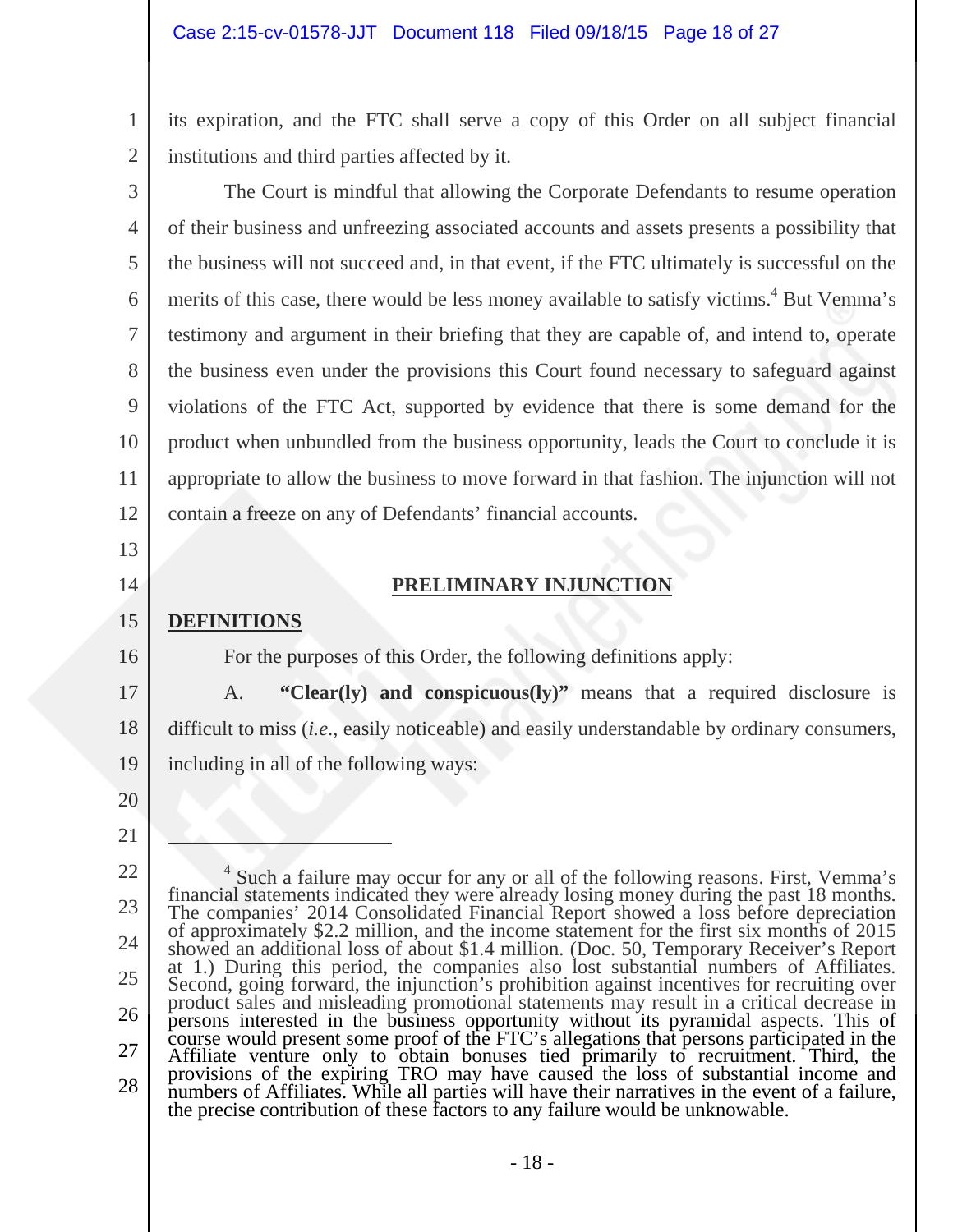1

2

3

4

5

6

7

8

9

10

11

12

13

14

15

16

17

18

19

20

21

22

23

24

25

26

27

28

1. In any communication that is solely visual or solely audible, the disclosure must be made through the same means through which the communication is presented. In any communication made through both visual and audible means, such as a television advertisement, the disclosure must be presented simultaneously in both the visual and audible portions of the communication even if the representation requiring the disclosure is made in only one means.

2. A visual disclosure, by its size, contrast, location, the length of time it appears, and other characteristics, must stand out from any accompanying text or other visual elements so that it is easily noticed, read, and understood.

3. An audible disclosure, including by telephone or streaming video, must be delivered in a volume, speed, and cadence sufficient for ordinary consumers to easily hear and understand it.

4. In any communication using an interactive electronic medium, such as the Internet or software, the disclosure must be unavoidable.

5. On a product label, the disclosure must be presented on the principal display panel.

6. The disclosure must use diction and syntax understandable to ordinary consumers and must appear in each language in which the representation that requires the disclosure appears.

7. The disclosure must comply with these requirements in each medium through which it is received, including all electronic devices and face-toface communications.

8. The disclosure must not be contradicted or mitigated by, or inconsistent with, anything else in the communication.

9. When the representation or sales practice targets a specific audience, such as children, the elderly, or the terminally ill, "ordinary consumers" includes reasonable members of that audience.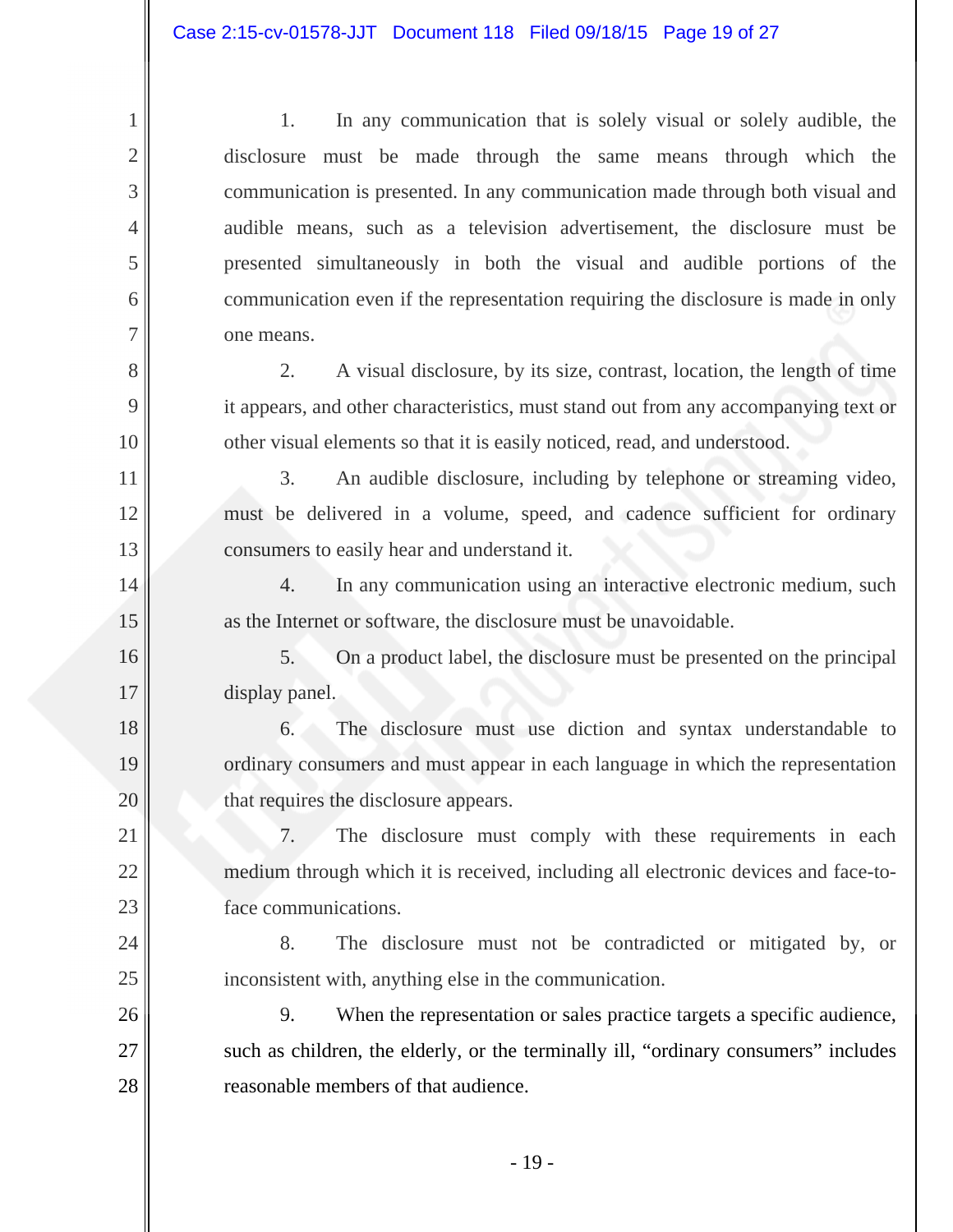B. **"Defendants"** means all of the Individual Defendants and the Corporate Defendants, individually, collectively, or in any combination.

1

2

3

4

5

6

7

8

9

10

1. **"**Individual **Defendants"** means Benson K. Boryeko a/k/a B.K. Boryeko and Tom Alkazin, and by whatever other names each may be known.

2. **"Corporate Defendants"** means Vemma Nutrition Company and Vemma International Holdings, Inc., and their successors and assigns, as well as any subsidiaries, fictitious business entities, or business names created or used by these entities, or by entities owned or controlled by the Individual Defendants, that are related to, or receive funds from, the sale of health and wellness products or business opportunities related to health and wellness products.

11 12 13 14 15 16 17 18 C. **"Document"** means the complete original and any non-identical copy (whether different from the original because of notations or otherwise) of any electronically stored information or filed, graphic, imaged, printed, punched, texted, transcribed, typed, or written matter of every type and description, including, but not limited to, writings, drawings, graphs, charts, photographs, sound records, images, and other data or data compilations that are stored in any medium from which information can be obtained either directly or indirectly or, if necessary, translated into a reasonably usable form.

19 20 21 D. **"Marketing Program"** includes, but is not limited to, any multi-level marketing program, business opportunity, pyramid marketing scheme, Ponzi scheme, or chain marketing scheme.

22 23 E. **"Material"** means likely to affect a person's choice of, or conduct regarding, goods or services.

24 25 26 F. **"Person"** means an individual, organization, financial institution, or other legal entity, including, but not limited to, an association, cooperative, corporation, limited liability company, partnership, proprietorship, or trust, or combination thereof.

27 28 G. **"Monitor"** means the monitor appointed in Section VI of this Order, below, and any deputy monitors that shall be named by the Monitor.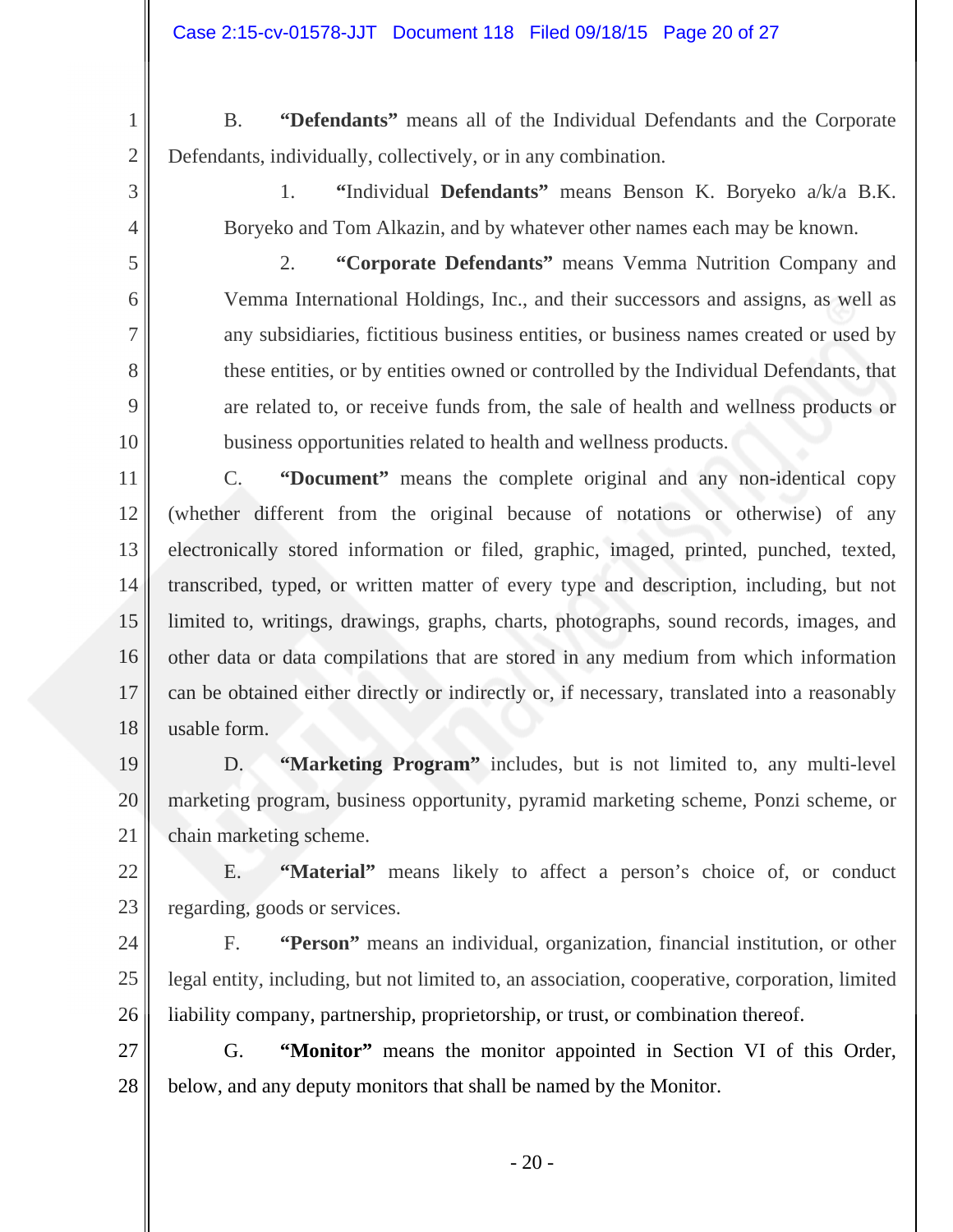**ORDER** 

1 2 3 4 5 6 7 8 9 10 11 **IT IS HEREBY ORDERED** granting in part and denying in part Plaintiff FTC's Motion for a Preliminary Injunction with Asset Freeze in this matter (Doc. 4). **IT IS FURTHER ORDERED** as follows: **I. PROHIBITED BUSINESS ACTIVITIES**  Corporate Defendants and their officers, agents, employees, and attorneys, including Defendant Boreyko, and all other persons in active concert or participation with any of them, who receive actual notice of this Order, whether acting directly or indirectly, in connection with the advertising, marketing, promotion, or operation of any Marketing Program, are preliminarily restrained and enjoined from: A. Engaging in, participating in, or assisting others in engaging in or

12 participating in, any Marketing Program that:

13

14

15

16

17

18

19

20

21

22

23

24

25

26

27

28

1. Pays compensation for recruiting new members;

2. Encourages or incentivizes members to purchase goods or services to maintain eligibility for bonuses, rewards, or commissions rather than for resale or personal use;

3. Induces others to encourage or incentivize members to purchase goods or services to maintain eligibility for bonuses, rewards, or commissions rather than for resale or personal use;

4. Pays any compensation related to the purchase or sale of goods or services unless the majority of such compensation is derived from sales to or purchases by persons who are not members of the Marketing Program;

5. Constitutes a pyramid scheme; or

6. With specific reference to Corporate Defendants' existing Marketing Program:

a. sells Affiliate Packets;

b. links or ties an Affiliate's eligibility for bonuses, or the Affiliate's accumulation of bonus qualifying points, to that Affiliate's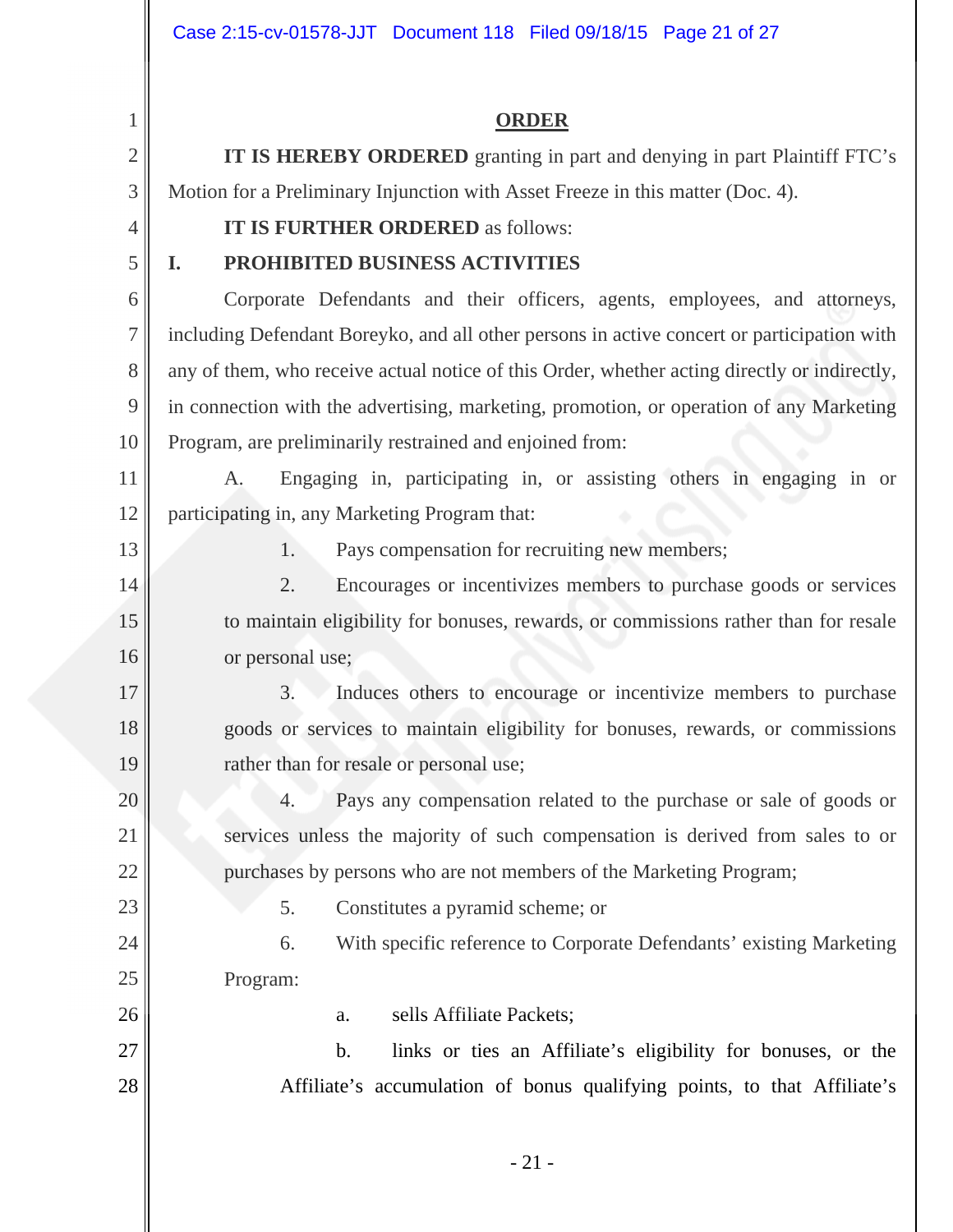purchase of the Corporate Defendants' product, such as through autodelivery or Two & Go;

3 4 5 6 B. Misrepresenting, or assisting others in misrepresenting, directly or indirectly, expressly or by implication, any material fact, including, but not limited to, that consumers who participate in a Marketing Program will or are likely to receive substantial income;

7 8 9 C. Failing to disclose, clearly and conspicuously, to any prospective member in any Marketing Program to whom any earnings, profits, or sales volume claims have been made:

1. The number and percentage of Marketing Program members who have made a profit through their participation in the Marketing Program;

2. The beginning and ending dates when the represented earnings, profits, or sales volume were achieved; and

3. The average and median amount of profit made by each Marketing Program member;

16 17 D. Furnishing materials to be used in recruiting new members in a Marketing Program that contain false or misleading representations; and

18 19 20 21 E. Publishing or disseminating any new marketing or sales materials without prior delivery to the FTC and a five (5) day period for the FTC to review the materials. If the FTC objects to any such materials, Defendants will not use such materials absent approval of the Court, which Defendants shall seek through motion.

22

1

2

10

11

12

13

14

15

**II. PRESERVATION OF RECORDS AND REPORT OF NEW BUSINESS ACTIVITY** 

23 24 25 26 Defendants and their officers, agents, employees, and attorneys, and all other persons in active concert or participation with any of them who receive actual notice of this Order by personal service or otherwise, whether acting directly or indirectly, are preliminarily restrained and enjoined from:

27 28 A. Failing to maintain accounts, bank statements, books, cash disbursements ledgers and source Documents, cash receipts ledgers, current accountants' reports,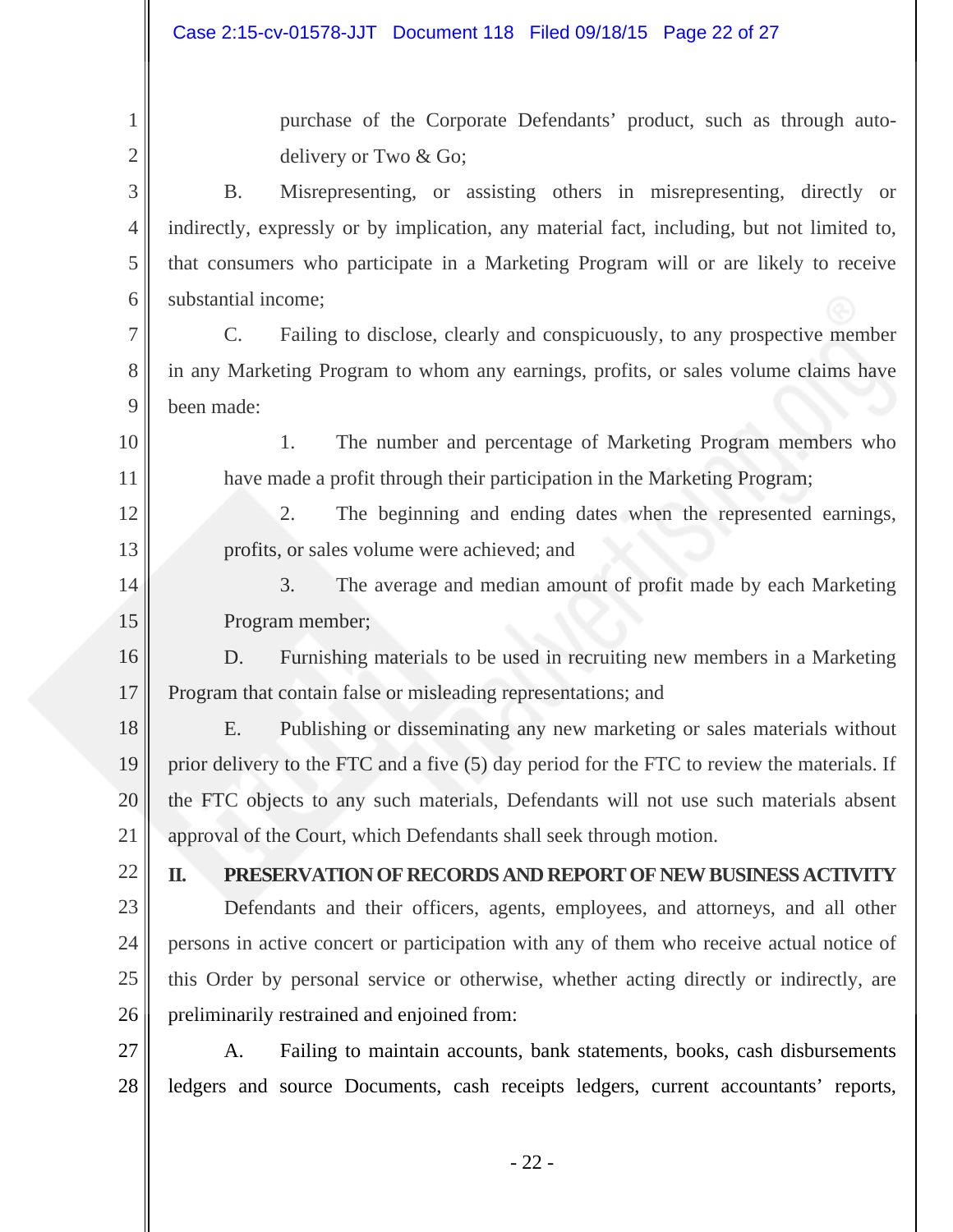Documents indicating title to real or personal property, general journals, general ledgers, records, and any other data which, in reasonable detail, accurately and fairly reflect the disbursements, dispositions, incomes, transactions, and uses of Defendants' Assets;

4 5

6

7

8

9

1

2

3

 B. Altering, concealing, destroying, erasing, mutilating, transferring, or otherwise disposing of, in any manner, directly or indirectly, any Documents that relate in any way to the business practices or business or personal finances of Defendants; to the business practices or finances of entities directly or indirectly under the control of Defendants; or to the business practices or finances of entities directly or indirectly under common control with any other Defendant; and

10 11 12 13 14 15 16 C. Creating, operating, or exercising any control over any new business entity, whether newly formed or previously inactive, including any partnership, limited partnership, joint venture, sole proprietorship or corporation, without first providing the FTC with a written statement disclosing: (1) the name of the business entity; (2) the address, telephone number, e-mail address, and website address of the business entity; (3) the names of the business entity's officers, directors, principals, managers, and employees; and (4) a detailed description of the business entity's intended activities.

17

### **III. PROHIBITION ON DISCLOSING CUSTOMER INFORMATION**

18 19 20 21 Defendants, their officers, agents, employees, and attorneys, and all other persons in active concert or participation with any of them who receive actual notice of this Order by personal service or otherwise, whether acting directly or indirectly, are preliminarily restrained and enjoined from:

22

23 24 25 26 27 A. Leasing, renting, or selling the address, bank account number, birth date, credit card number, e-mail address, name, Social Security number, telephone number, or other financial or identifying personal information of any person from whom or about whom any Defendant obtained such information in connection with the advertising, marketing, promoting, offering for sale, sale, or provision of a good, service, or program; and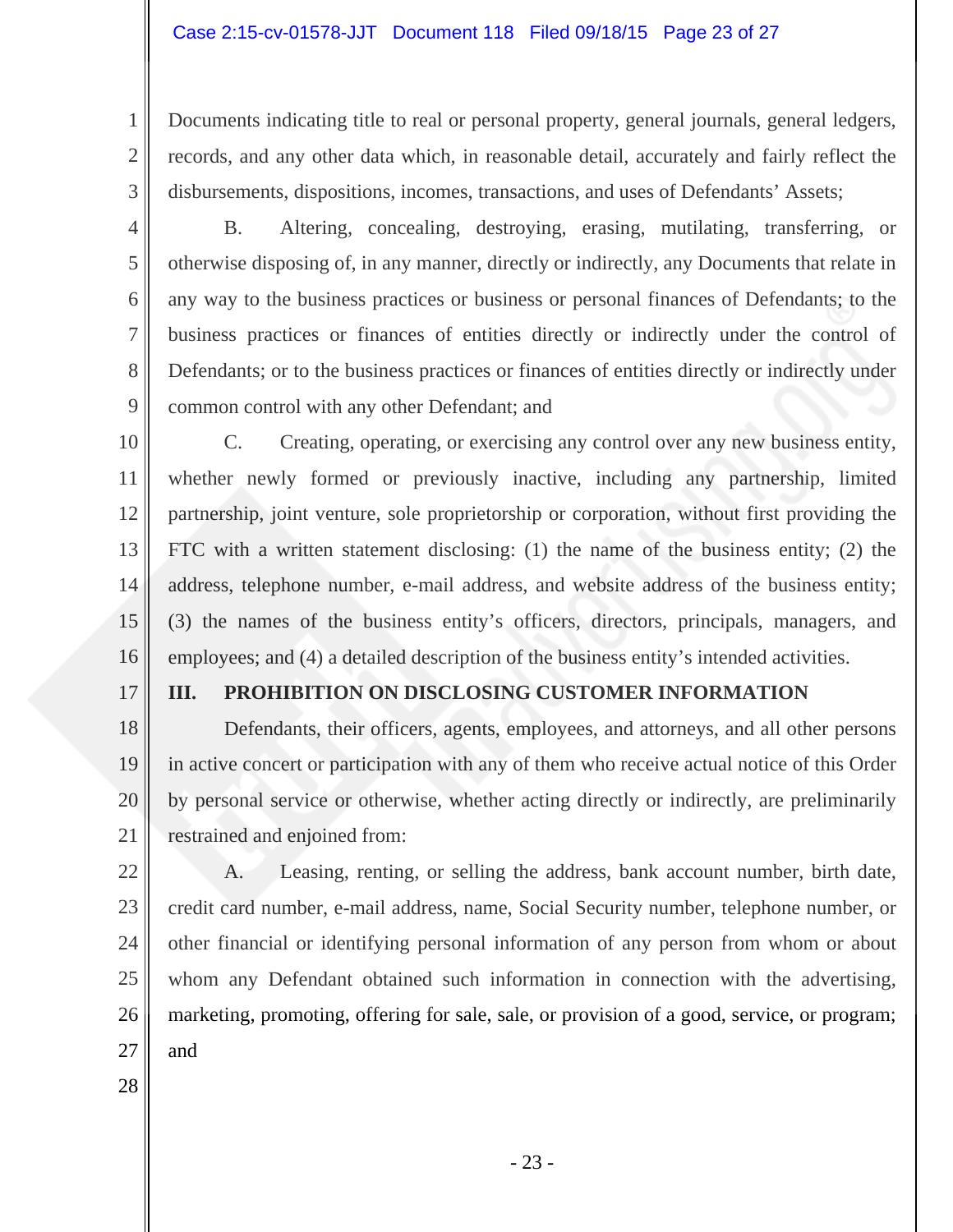B. Benefitting from the address, bank account number, birth date, credit card number, e-mail address, name, Social Security number, telephone number, or other financial or identifying personal information of any person from whom or about whom any Defendant obtained such information in connection with the advertising, marketing, promoting, offering for sale, sale, or provision of a good, service, or program.

*Provided, however*, that Defendants may disclose such financial or identifying personal information to a law enforcement agency or as required by any law, regulation, or court order.

9

1

2

3

4

5

6

7

8

10

11

12

13

# **IV. ASSET PRESERVATION**

 A. Corporate Defendants shall not transfer or dispose of any material assets (beyond ordinary course sales and related transactions) without prior notice to the Court and FTC. If the FTC objects to any proposed asset disposition, the Corporate Defendants will not proceed with such disposition absent approval form the Court; and

14 15 16 17 18 19 20 B. Defendant Boreyko and his agents, employees, and attorneys, and all other persons in active concert or participation with him who receive actual notice of this Order by personal service or otherwise, whether acting directly or indirectly, are preliminarily restrained and enjoined from assigning, concealing, converting, disbursing, dissipating, encumbering, liquidating, loaning, pledging, selling, spending, transferring, or otherwise alienating any real estate asset that is owned or controlled by, or held for the benefit of, Defendant Boreyko, directly or indirectly.

21

# **V. FINANCIAL STATEMENTS, REPORTING AND ACCOUNTING**

22 23 24 25 26 27 A. Corporate Defendants and Defendant Boreyko shall each, within three (3) months after service of this Order, and quarterly thereafter, prepare and provide to the FTC and the Monitor complete and accurate updated financial statements, on the forms attached as Attachments A and B to the TRO (Doc. 25), disclosing all personal Assets and Assets of corporations, partnerships, trusts or other entities that Corporate Defendants or Defendant Boreyko own or control, jointly or individually; and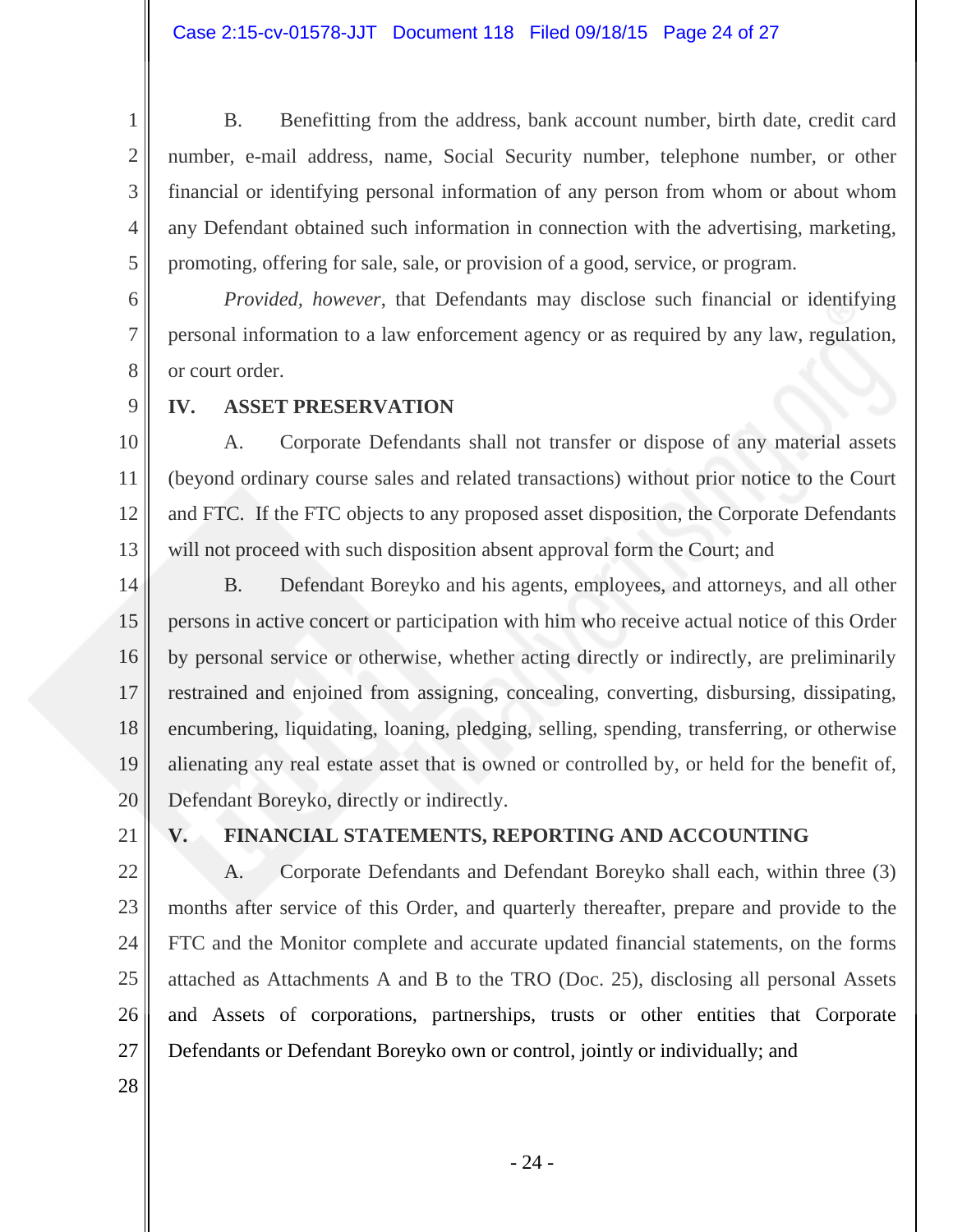B. Corporate Defendants shall file regular quarterly reports, commencing three (3) months after service of this Order, with the Court and the FTC describing in detail the business operations, including all sales and cash inflows and outflows.

4

5

6

7

8

9

10

11

12

3

1

2

# **VI. APPOINTMENT OF MONITOR**

 Robb Evans, together with his firm Robb Evans & Associates LLC, is appointed Monitor for the Corporate Defendants, with the authority and duty to observe the Corporate Defendants' business practices to ensure that they are complying with the Preliminary Injunction, and is to have access to all operations and records of the Corporate Defendants. The Monitor also shall observe whether the Corporate Defendants' assets are properly spent on ordinary and necessary business expenses. The Monitor shall be the agent of this Court when so serving under this Order, and shall comply with the Federal Rules of Civil Procedure and Local Rules of this Court.

13

19

20

21

22

23

24

25

### **VII. ACCESS TO BUSINESS PREMISES AND RECORDS**

14 15 16 17 18 A. Defendants and their officers, agents, servants, employees, and attorneys, and all other persons in active concert or participation with any of them, who receive actual notice of this Order, whether acting directly or indirectly, shall allow the FTC and Monitor, and their respective representatives, agents, attorneys, investigators, paralegals, contractors, or assistants immediate access to:

> 1. The business premises and storage facilities owned, controlled, or used by any Corporate Defendant, including, but not limited, to the offices and facilities at or in the vicinity of 1621 W. Rio Salado Parkway, Tempe, Arizona;

> 2. Any premises where the Corporate Defendants conduct business, manufacturing, sales operations, or customer service operations; and

3. Any premises where Assets or Documents related to the Corporate Defendants' businesses are stored or maintained;

26 27 28 B. The purpose of the immediate access shall be to inspect and copy the business and financial Documents of the Corporate Defendants, including, but not limited to, forensic imaging of electronically stored information. Such business Documents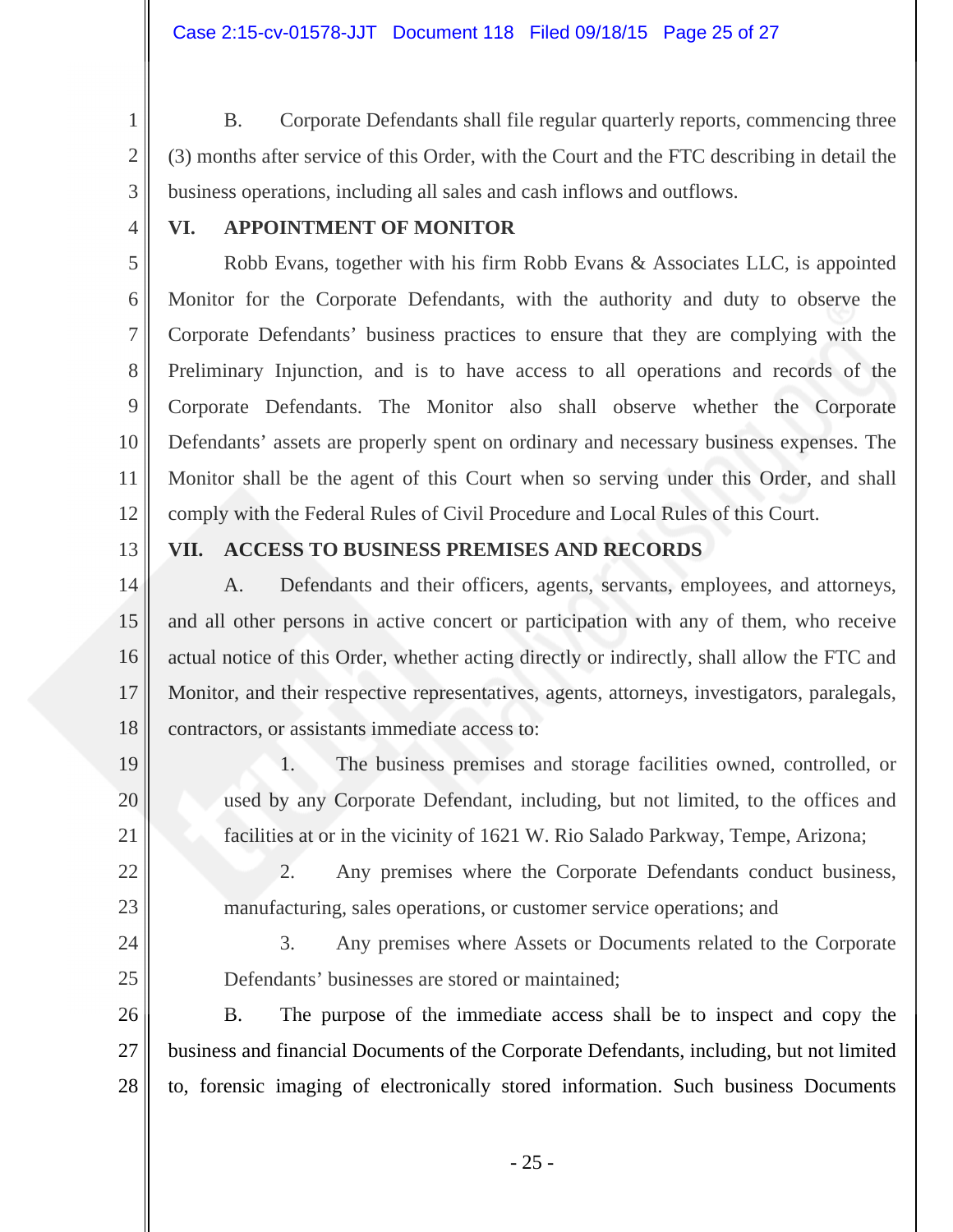2 include, but are not limited to, correspondence, contracts, sales records, and financial data;

 C. The Monitor and the FTC shall have the right to remove any Documents related to Defendants' business practices from the premises in order that they may be inspected, inventoried, and copied. The materials so removed shall be returned within two (2) business days of completing said inventory and copying; and

 D. The Monitor shall have the discretion to determine the time, manner, and reasonable conditions of access to the Corporate Defendants' premises.

8 9

1

3

4

5

6

7

# **VIII. COOPERATION WITH THE MONITOR**

10 11 12 13 14 Corporate Defendants and their officers, agents, employees, and attorneys, and all other persons in active concert or participation with any of them, who receive actual notice of this Order, whether acting directly or indirectly, shall fully cooperate with and assist the Monitor by promptly responding to inquiries and providing all information to which the Monitor is entitled under this Order.

15

# **IX. NON-INTERFERENCE WITH THE MONITOR**

16 17 18 19 20 Corporate Defendants and their officers, agents, employees, and attorneys, and all other persons in active concert or participation with any of them, who receive actual notice of this Order, whether acting directly or indirectly, are preliminarily restrained and enjoined from refusing to cooperate with the Monitor or the Monitor's duly authorized agents in the exercise of their duties or authority under any order of this Court.

21

# **X. MONITOR'S REPORTS**

22 23 The Monitor shall report to this Court as necessary regarding any matters that the Monitor believes should be brought to the Court's attention.

24

# **XI. COMPENSATION OF MONITOR**

25 26 27 28 The Monitor, and all persons hired by the Monitor as authorized by this Order, are entitled to reasonable compensation for the performance of duties undertaken pursuant to this Order, and for the cost of actual out-of-pocket expenses incurred by them solely from the Assets now held by or in the possession or control of, or which may be received by,

- 26 -